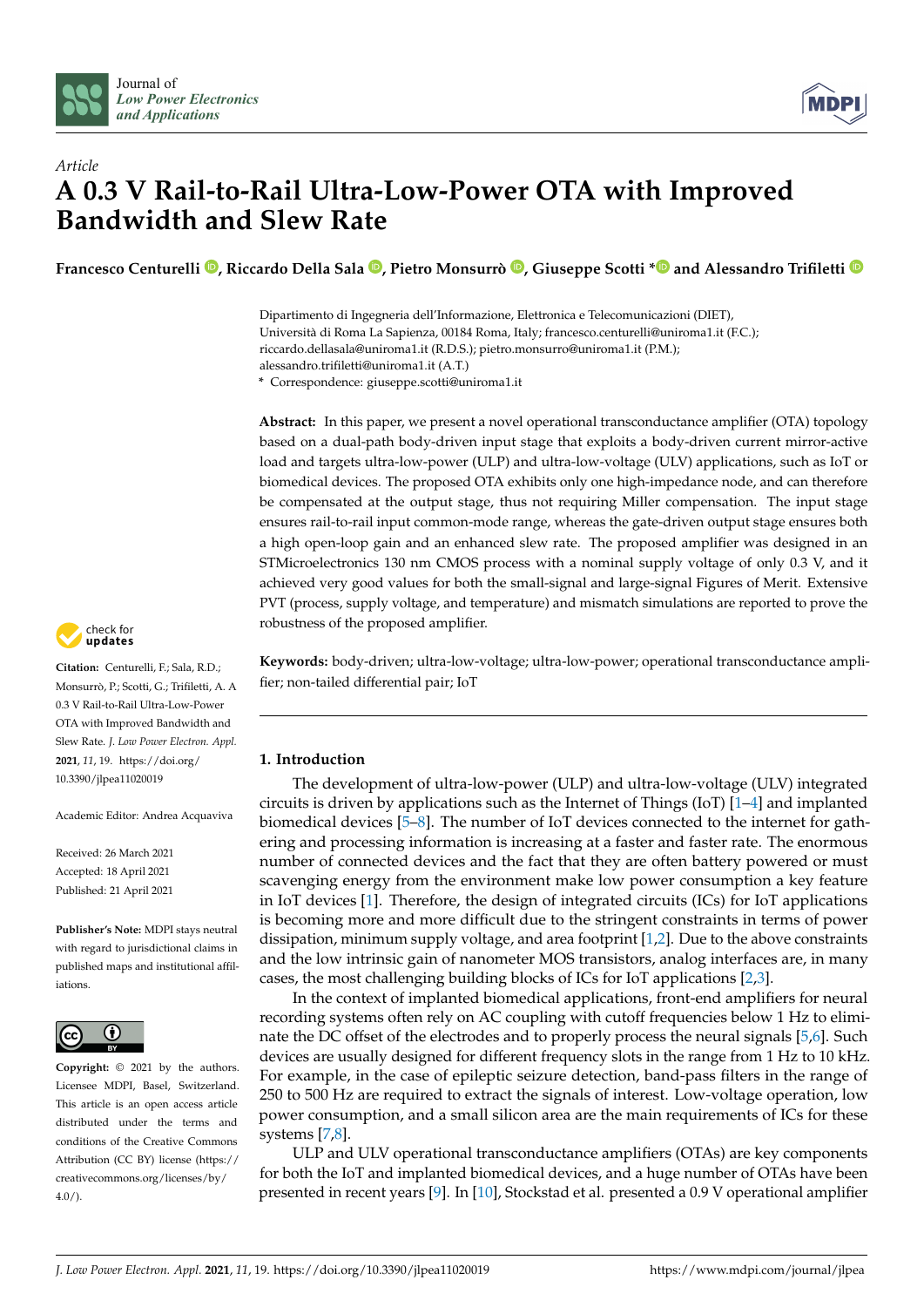that, for the first time, exploited the bulk-driven technique to attain rail-to-rail input–output swing. Over the years, the research community has increasingly focused on reducing the supply voltage and power consumption at the expense of common-mode rejection ratio (CMRR) performance [\[11–](#page-13-10)[14\]](#page-13-11). Several common-mode feedback (CMFB) approaches, which exploit triode-biased devices or current cancellation, have been proposed with the aim of minimizing the common-mode gain in fully differential OTAs, thus improving their CMRR performance [\[15–](#page-13-12)[19\]](#page-13-13).

Multi-stage OTAs based on folded cascode or gain-boosting topologies and with supply voltages in the range from 0.6 to 0.9 V have been presented in the literature [\[20](#page-13-14)[–24\]](#page-13-15). However, when targeting supply voltages lower than 0.4 V, the adoption of the topologies and design strategies reported above is no longer possible, and pseudo-differential or inverter-based architectures are often used [\[25](#page-13-16)[–32\]](#page-14-0). In fact, at these supply voltages, gate-driven amplifiers are not adequate for ensuring a rail-to-rail input common-mode range (ICMR). However, due to the lack of tail current generators, pseudo-differential and inverter-based circuits typically exhibit a not-well-defined bias point and a poor CMRR, and body bias strategies are less effective due to the limited available voltage swing on body terminals.

ULV circuits can employ floating gate devices [\[33\]](#page-14-1) or body-driven stages [\[34](#page-14-2)[,35\]](#page-14-3) to increase the input common-mode swing. Body-driven input stages are inherently rail-torail in ULV applications, and forward biasing of the NP junctions is not a concern when supply voltages are lower than about 0.6 V. Unlike gate-driven stages, however, they tend to have higher noise, lower bandwidth, and resistive input impedance. Despite these shortcomings, there is no alternative at supply voltages around 0.3 V if a large commonmode input signal swing is desired. Furthermore, the gate terminals of the input devices can be used for biasing, the biasing current of the amplifiers can be accurately set, and pseudo-differential architectures can even be exploited.

Additional interesting OTA architectures based on fully digital operation were recently proposed in [\[36](#page-14-4)[,37\]](#page-14-5), which showed the feasibility of full standard-cell-based analog amplifiers.

In addition to gain and robustness considerations, ULP and ULV topologies may have low bandwidth (because of sub-threshold biasing) and poor slew-rate performance (because of low biasing currents). Hence, it is important to assess the OTA performance in terms of bandwidth and slew rate for a given current or power consumption and capacitive load, which refer to the popular large-signal and small-signal Figures of Merit (FOMs).

In this paper, we present a novel OTA topology based on a body-driven input stage with a dual path to improve CMRR that exploits body-driven current mirror load for differential-to-single-ended conversion at the output. The proposed OTA has only one high-impedance node, and can therefore be compensated at the output stage, thus avoiding Miller compensation. The body-driven input stage ensures the rail-to-rail input commonmode range, whereas the coupling between the first and second stages and the gate-driven output stage ensure high open-loop gain and good slew-rate performance.

The paper is organized as follows: Section [2](#page-1-0) describes the proposed topology; Section [3](#page-3-0) analyzes the small-signal and large-signal circuit responses, including the CMRR; Section [4](#page-5-0) reports the design and simulation results, with emphasis on the process, supply voltage, and temperature (PVT) variations, as well as on stochastic mismatch variations; a comparison with the related literature to highlight the advantages of the proposed topology in terms of the FOMs is also presented in Section [4.](#page-5-0) Finally, the conclusions are reported in Section [5.](#page-12-0)

#### <span id="page-1-0"></span>**2. Proposed Topology**

The block scheme of the proposed OTA is reported in Figure [1,](#page-2-0) showing the usage of two matched transconductors  $G_{M_A}$  and  $G_{M_B}$ , whose output currents are sent to a transimpedance stage  $T_Z$ , in which the common-mode currents are ideally cancelled, and the differential currents are summed to double the transconductance gain. Figure [2](#page-2-1) shows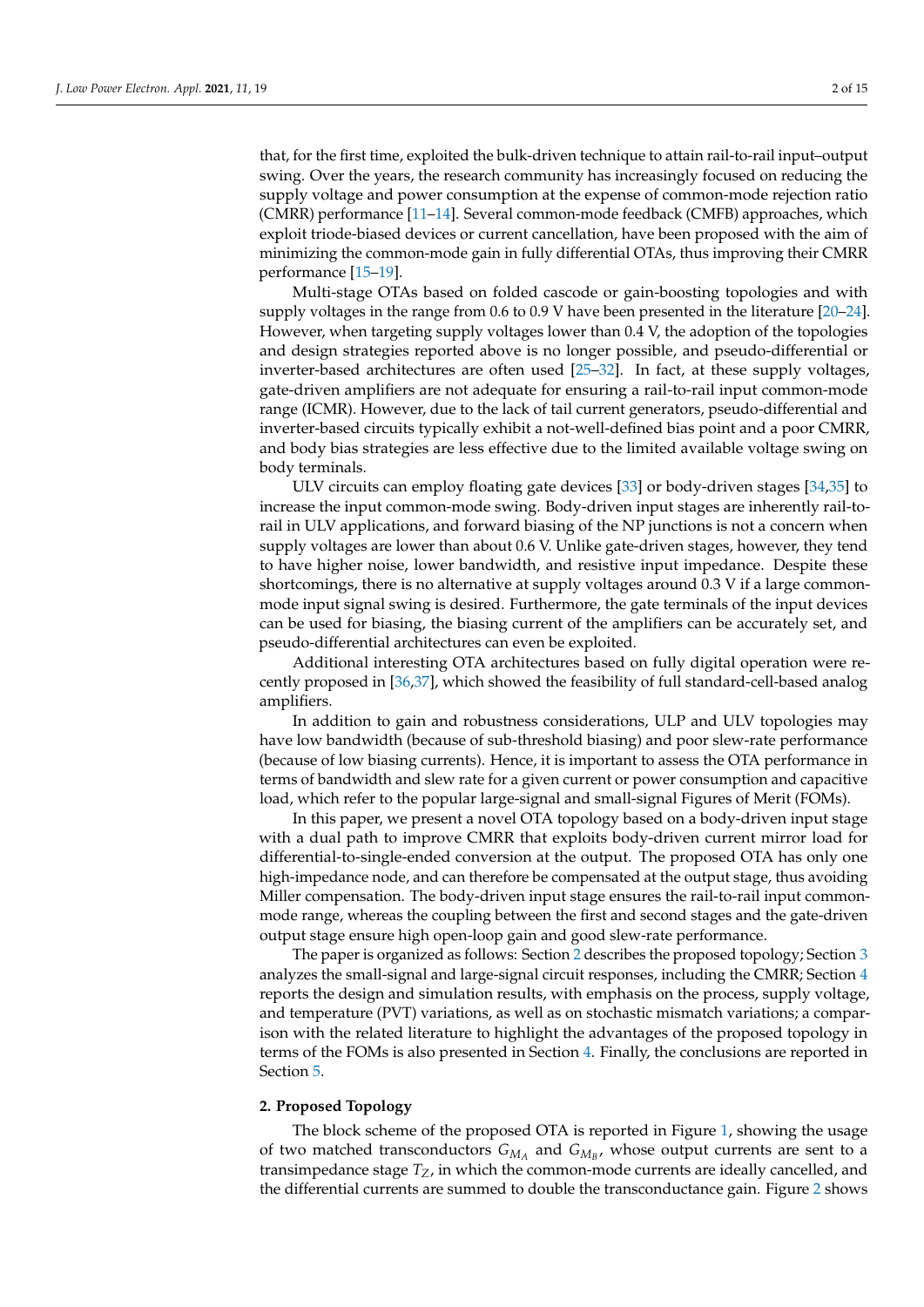the detailed schematic of the OTA. Transistors  $M_{1A}$ ,  $M_{2A}$ ,  $M_{3A}$  and  $M_{1B}$ ,  $M_{2B}$ ,  $M_{3B}$  form the two input transconductance stages, which are shown in Figure [1](#page-2-0) as  $G_{M_A}$  and  $G_{M_B}$ . The second stage of the OTA is made up of transistors  $M_{4A}$ ,  $M_{4B}$ ,  $M_{5}$ ,  $M_{6}$ ,  $M_{7}$ ,  $M_{8}$ , which implement the transimpedance stage *T<sup>Z</sup>* shown in Figure [1.](#page-2-0) implement the transimpedance stage *T<sup>Z</sup>* shown in Figure 1.

<span id="page-2-0"></span>

**Figure 1.** Block scheme of the proposed OTA. **Figure 1.** Block scheme of the proposed OTA.

<span id="page-2-1"></span>

**Figure 2.** Detailed schematic of the proposed OTA. **Figure 2.** Detailed schematic of the proposed OTA.

To allow rail-to-rail input swing, a body-driven first stage is used. Due to the ULV To allow rail-to-rail input swing, a body-driven first stage is used. Due to the ULV supply, particular care was taken to identify a biasing strategy that was able to guarantee supply, particular care was taken to identify a biasing strategy that was able to guarantee robustness with respect to the PVT and mismatch variations. In fact, since each transistor robustness with respect to the PVT and mismatch variations. In fact, since each transistor requires a minimum  $V_{ds}$  to properly operate, tail current generators are not an option, and the lack of tail current generators reduces common-mode rejection. Hence, the dual and the lack of tail current generators reduces common-mode rejection. Hence, the dual transconductance path in the input stage was exploited to guarantee high CMRR under transconductance path in the input stage was exploited to guarantee high CMRR under<br>the hypothesis of well-matched transconductances. Furthermore, since  $M_{1A,B}$  and  $M_{2A,B}$ comprise a current mirror and *M*3*A*,*<sup>B</sup>* acts as a current source, a well-defined bias current comprise a current mirror and *M*3*A*,*<sup>B</sup>* acts as a current source, a well-defined bias current is obtained. It has to be noted that the two transconductors  $G_{M_A}$  and  $G_{M_B}$  have to be designed symmetrically and must be well matched with each other in order to optimize designed symmetrically and must be well matched with each other in order to optimize common-mode cancellation. The second stage of the OTA exploits two body-diode NMOSs, common-mode cancellation. The second stage of the OTA exploits two body-diode NMOSs, so the input impedance is equal to  $1/g_{mb}$ . Transistors  $M_{4A}$ ,  $M_5$  and  $M_{4B}$ ,  $M_6$  act as current amplifiers. The gates of transistors  $M_7$  and  $M_8$  determine the biasing current of the second amplifiers. The gates of transistors *M*<sup>7</sup> and *M*<sup>8</sup> determine the biasing current of the second stage. The body-driven current mirror *M*<sup>7</sup> and *M*<sup>8</sup> provides differential-to-single-ended stage. The body-driven current mirror *M*<sup>7</sup> and *M*<sup>8</sup> provides differential-to-single-ended conversion and allows further rejection of the common-mode current component, since the conversion and allows further rejection of the common-mode current component, since the common-mode current in  $M_6$  and  $M_8$  is the same. The output conductance  $g_{ds_8} + g_{ds_6}$  of the stage provides voltage gain to the amplifier. the stage provides voltage gain to the amplifier.

It has to be noted that the differential input stage is very similar to the one used It has to be noted that the differential input stage is very similar to the one used in [\[35,](#page-14-3)[38,](#page-14-6)[39\]](#page-14-7). However, in these works, the transconductors  $G_{M_A}$  and  $G_{M_B}$  are loaded by a conventional gate-driven current mirror, which performs the differential-to-single-ended conventional gate-driven current mirror, which performs the differential-to-single-ended conversion in the first stage. The first stage is then followed by one or two stages with Miller conversion in the first stage. The first stage is then followed by one or two stages with Miller or Nested Miller compensation. In the proposed circuit, instead, the transconductors *GM<sup>A</sup>* or Nested Miller compensation. In the proposed circuit, instead, the transconductors *GM<sup>A</sup>* and  $G_{M_B}$  are loaded by a differential body-diode load, and therefore, the input stage can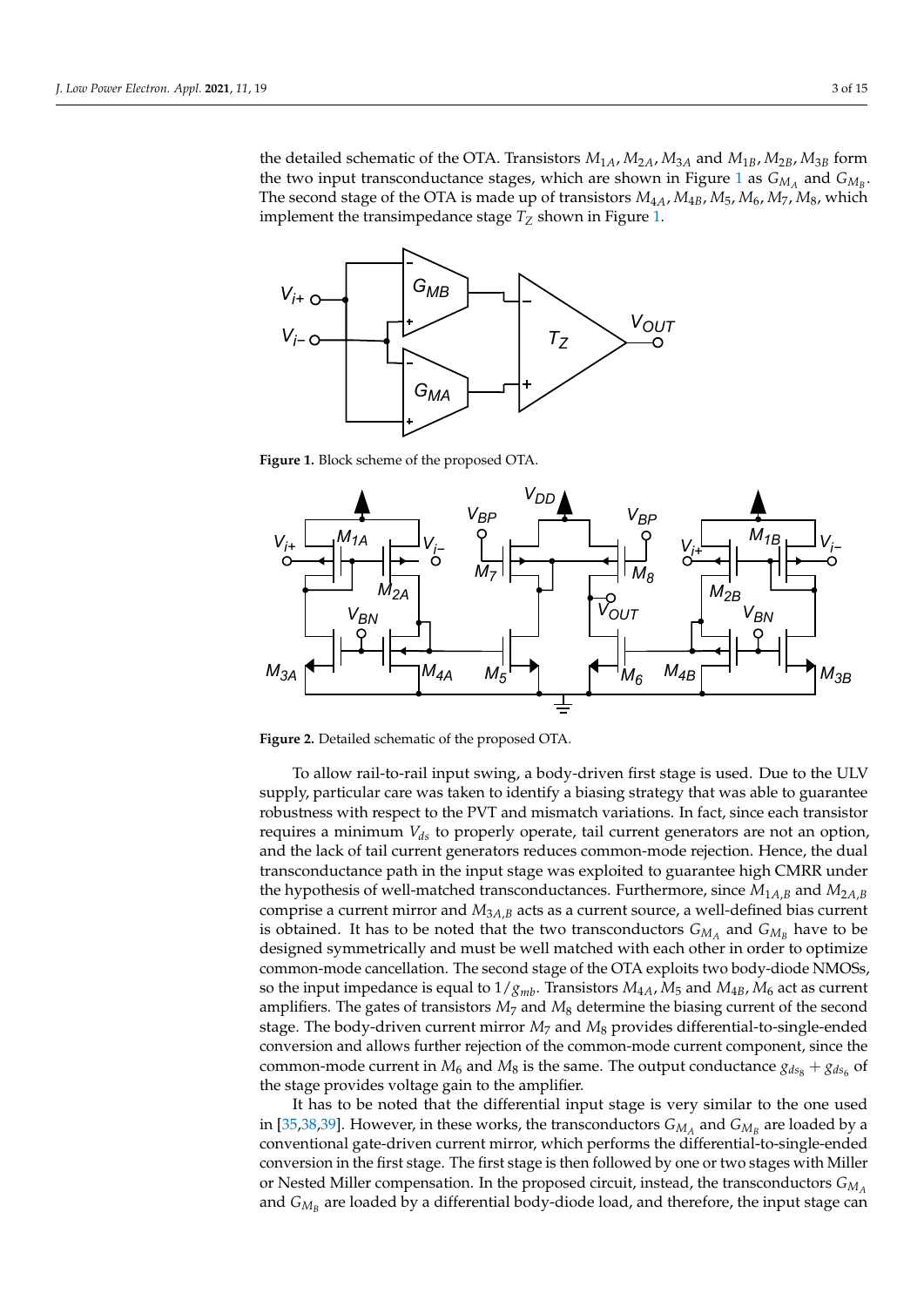be considered as a fully differential amplifier. The second stage of the proposed topology can be seen as a pseudo-differential pair loaded with a body-driven current mirror that performs the differential-to-single-ended conversion at the output, thus further increasing the CMRR and avoiding Miller compensation. The relatively high CMRR is obtained as a combination of two kinds of effects: the intrinsic CMRR of the simple differential pairs M1A-M3A and M1B-M3B, as explained in [\[38\]](#page-14-6), and trough symmetry and cancellation of currents due to the body-driven current mirror in the output stage.

## <span id="page-3-0"></span>**3. Circuit Analysis**

In this section, we present a small-signal and large-signal analysis of the proposed amplifier, including the frequency response, the CMRR, and the slew-rate performance.

# *3.1. Differential Gain Frequency Response*

Referring to the block scheme in Figure [1,](#page-2-0) the differential gain of the proposed OTA can be easily computed as:

$$
A_{V_D} = 2 \cdot G_{M_{A(B)}} \cdot T_Z \tag{1}
$$

where  $G_{M_{A(B)}}$  is the transconductance gain of the first stage and  $T_Z$  is the transimpedance gain of the second stage. To calculate the gains, we refer to the detailed schematic in Figure [2](#page-2-1) and denote with subscript  $p_1$  the small-signal parameters of  $M_{1_A}$   $M_{1_B}$   $M_{2_A}$   $M_{1_B}$ , with subscript  $n_1$  the small-signal parameters of  $M_{3_A} M_{3_B} M_{4_A} M_{4_B}$ , with subscript  $n_2$  the parameters of  $M_5$  and  $M_6$ , and with subscript  $p_2$  those of  $M_7$  and  $M_8$ . Note that we have exploited both the symmetry of the matched devices and the identity of their bias point due to the appropriate sizing of the devices.

Therefore:

$$
g_{m_{1_{A(B)}}} = g_{m_{2_{A(B)}}} = g_{m_{p_1}}; \quad g_{mb_{1_{A(B)}}} = g_{mb_{2_{A(B)}}} = g_{mb_{p_1}}; \tag{2}
$$

$$
g_{mb_{4_{A(B)}}} = g_{mb_{n_1}}; \quad g_{mb_{7(8)}} = g_{mb_{p_2}}; \tag{3}
$$

<span id="page-3-3"></span>
$$
g_{m_{5(6)}} = g_{m_{n_2}}; \tag{4}
$$

$$
C_{gs_{1_{A(B)}}} = C_{gs_{2_{A(B)}}} = C_{gs_{p_1}}; \quad C_{gs_{5(6)}} = C_{gs_{n_2}}; \tag{5}
$$

and under the hypotheses that

$$
g_{ds_{1A(B)}} + g_{ds_{2A(B)}} \ll g_{m_{1_{A(B)}}} \tag{6}
$$

$$
C_{gd_{2_{A(B)}}} << C_{g_{1_{A(B)}}} + C_{g_{2_{A(B)}}}
$$
\n
$$
(7)
$$

 $G_{M_{A(B)}}$  can be calculated as:

<span id="page-3-2"></span>
$$
G_{M_{A(B)}} = g_{mb_{p_1}} \cdot \frac{1 + s \frac{C_{g s_{p_1}}}{g_{mp_1}}}{1 + s \frac{2C_{g s_{p_1}}}{g_{mp_1}}}
$$
(8)

Since the ratio between the pole and the zero in the above equation is 2 and because they are at a high frequency, the effect of the pole–zero doublet can usually be neglected. Now, focusing on the second stage, the transimpedance gain  $T_z$  can be expressed as:

<span id="page-3-1"></span>
$$
T_z = \frac{g_{m_{n_2}}}{g_{mb_{n_1}}} \left( g_{ds_{n_2}} + g_{ds_{p_2}} \right) \cdot \frac{1 - s \frac{C_g d_{n_2}}{g_{m_{n_2}}}}{\left( 1 + \frac{s}{p_1} \right) \left( 1 + \frac{s}{p_2} \right)} \tag{9}
$$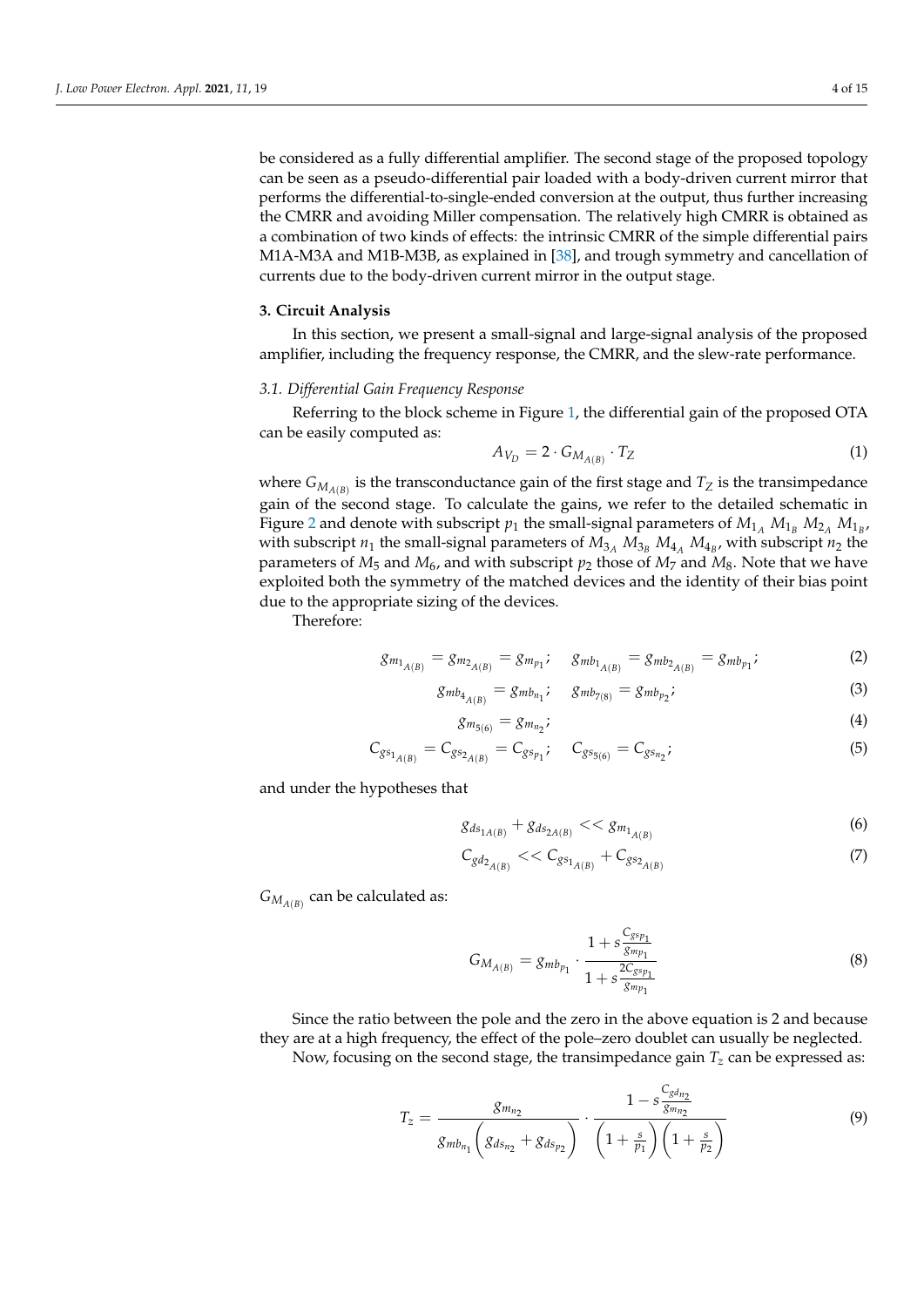where  $p_1$  and  $p_2$  are respectively equal to:

$$
p_1 = \frac{g_{ds_{n_2}} + g_{ds_{p_2}}}{C_L} \tag{10}
$$

$$
p_2 = \frac{g_{mb_{n_1}}}{C_{g s_{n_2}}} \tag{11}
$$

In Equation [\(9\)](#page-3-1), we neglect the effect of the pole–zero doublet of the current mirror  $M_7$ – $M_8$ , analogously to the one in Equation [\(8\)](#page-3-2), and that of the mirror  $M_{4_A}$ – $M_5$  ( $M_{4_B}$ – $M_6$ ), since they have a negligible impact on the frequency response. In addition, the additional pole–zero doublets were neglected due to transistors  $M_{4_{A(B)}}$  and  $M_{5(6)}$ , thus introducing a limited error in the frequency response derivation.

Now, we focus on the DC differential gain, which can be expressed as:

<span id="page-4-4"></span>
$$
A_{V_D} = 2 \cdot \frac{g_{mb_{p_1}}}{g_{mb_{n_1}}} \cdot \frac{g_{m_{n_2}}}{g_{ds_{n_2}} + g_{ds_{p_2}}}
$$
(12)

Considering Equations [\(8\)](#page-3-2) and [\(9\)](#page-3-1), it is clear that the dominant pole is given by the output impedance  $g_{ds_8} + g_{ds_6}$ , whereas the poles and zeros proportional to  $g_{mb_i}$  or  $g_{m_i}$  are positioned at a higher frequency. Therefore, the GBW can be easily derived as:

<span id="page-4-3"></span>
$$
GBW = A_{V_D} \cdot \frac{p_1}{2\pi} = \frac{1}{\pi} \frac{g_{mb_{p_1}}}{g_{mb_{r_1}}} \cdot \frac{g_{m_{r_2}}}{C_L}
$$
(13)

#### *3.2. Common-Mode Gain*

The common-mode gain was estimated under the hypothesis of there being no mismatch between the two input transconductors (i.e.,  $G_{M_A} = G_{M_B}$ ).

According to these approximations and to Equation [\(3\)](#page-3-3), the common-mode gain can be written as:

<span id="page-4-2"></span>
$$
A_{V_C} = g_{m_{n_2}} \frac{\alpha}{1 + \alpha} \cdot \frac{g_{mb_{p_1}}}{g_{mb_{n_1}}} \cdot \frac{\beta}{1 + \beta} \cdot \frac{\gamma}{1 + \gamma} \cdot \frac{1}{g_{ds_{n_2}} + g_{ds_{p_2}}}
$$
(14)

where *α* depends on the *M*1–*M*<sup>2</sup> current mirror:

<span id="page-4-0"></span>
$$
\alpha = \frac{g_{ds_{n_1}} + g_{ds_{p_1}}}{g_{m_{n_1}}}
$$
\n(15)

*β* is defined as:

$$
\beta = \frac{g_{ds_{n_1}} + g_{ds_{p_1}}}{g_{mb_{p_1}}}
$$
\n(16)

and the third term  $\gamma$  depends on the  $M_7$ – $M_8$  mirror:

<span id="page-4-1"></span>
$$
\gamma = 2 \cdot \frac{g_{ds_{p_2}}}{g_{mb_{p_2}}}
$$
\n(17)

The factors in Equations [\(15\)](#page-4-0)–[\(17\)](#page-4-1) are inversely proportional to  $g_m/g_{ds}$  (the intrinsic gain of the device) or  $g_{m_b}/g_{ds}$  (the intrinsic gain when driven by the body terminal). Equation [\(14\)](#page-4-2) thus shows that, for the ideal case of infinite output resistance (infinite intrinsic gain), the common-mode gain would be zero. This is, however, not the case for deep submicron devices, which present a limited intrinsic gain; thus, the gain in Equation [\(15\)](#page-4-0) is not negligible. Equations [\(13\)](#page-4-3)–(15) allow the calculation of the CMRR as:

$$
CMRR = 2\left(1 + \frac{1}{\alpha}\right)\left(1 + \frac{1}{\beta}\right)\left(1 + \frac{1}{\gamma}\right)
$$
\n(18)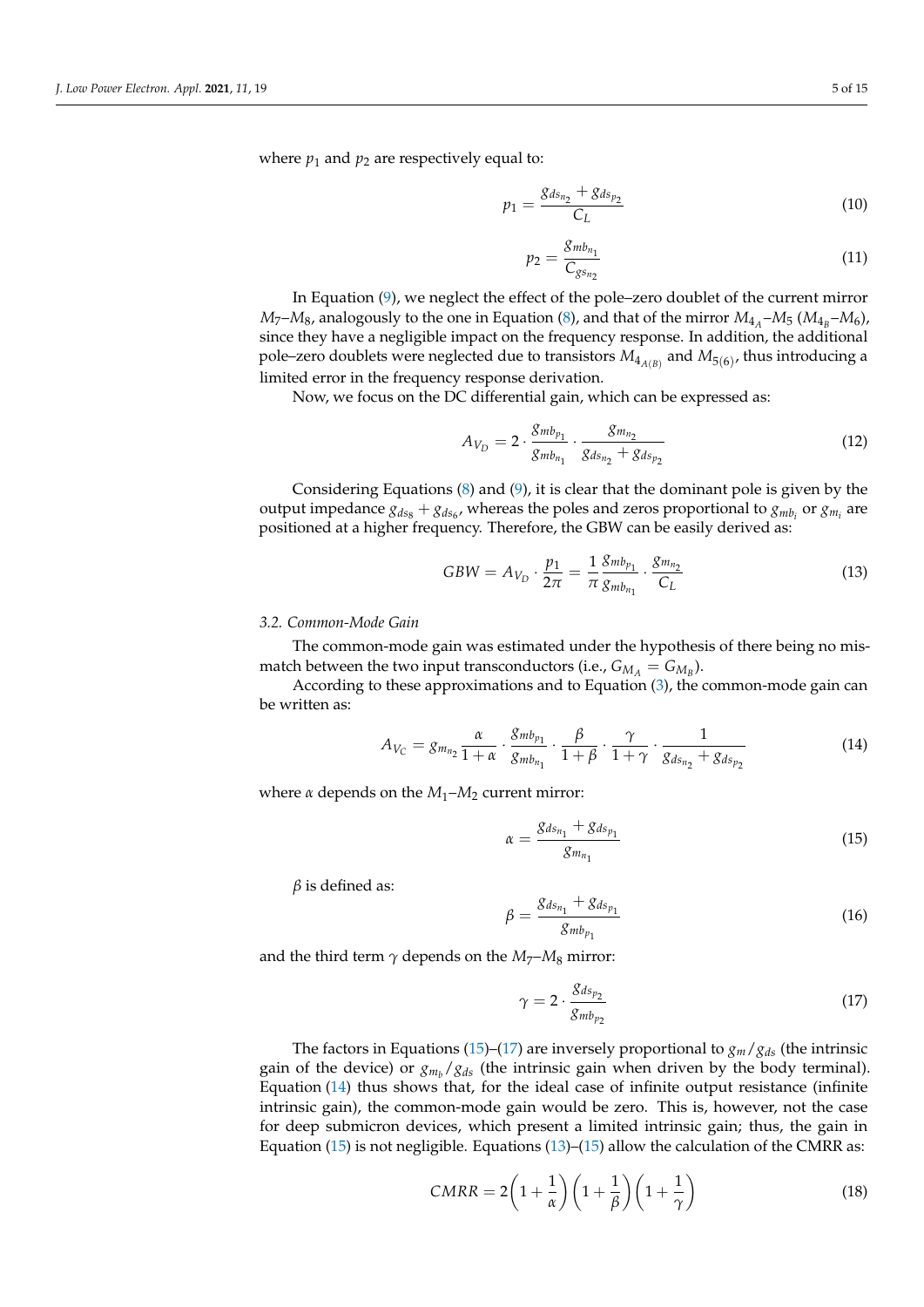## *3.3. Noise Analysis*

The noise analysis of the amplifier can be performed by considering a current noise generator between the drain and source terminals for each device. The generator includes both thermal channel noise and flicker noise; thus, its power spectral density can be expressed with Equation [\(19\)](#page-5-1):

<span id="page-5-1"></span>
$$
I_{n(p)_d} = I_{n(p)_w} + I_{n(p)_f}
$$
\n(19)

where:

$$
\overline{i_{n(p)_w}^2} = 4kT n_{n(p)} \gamma g_{m_i} \approx 2q I_d \tag{20}
$$

$$
\overline{i_{n(p)_f}^2} = \frac{K_{n(p)}}{f C_{ox}} \frac{g_m^2}{WL}
$$
\n(21)

The equivalent input noise voltage can be derived by calculating the output voltage due to the noise sources and dividing it by the differential gain in Equation [\(12\)](#page-4-4).

<span id="page-5-2"></span>
$$
\overline{v_{eq}^2} = \frac{\overline{i_{n_1}^2} + \overline{i_{p_1}^2}}{g_{m_{b_{p_1}}}^2} + \frac{g_{m_{b_{n_1}}}^2}{2g_{m_{b_{p_1}}}^2 g_{m_{n_2}}^2} \left(\overline{i_{n_2}^2} + \overline{i_{p_2}^2}\right)
$$
(22)

The resulting power spectral density can be expressed as Equation [\(22\)](#page-5-2), where the noise spectra  $i_{n(p)_i}^2$  (*i* = 1, 2) represent the noise spectra of *i*-th NMOS or PMOS stage.

Therefore, Equation [\(22\)](#page-5-2) shows that the main noise contributions are due to the input stages of N(P)MOS, as can be expected. However the body-driven stage rejects the noise contributions less efficiently than the gate-driven ones. Thus, a larger device size must be chosen to achieve the same noise performance.

#### *3.4. Large-Signal Analysis*

The amplifier was optimized for large-signal performance by exploiting class AB behavior. Indeed, the first-stage output current is not limited by the  $M_{3(A,B)}$  bias current *Ibias*, but by the voltage swing on the input body terminals. The output terminal of the first stage can thus practically reach the supply voltage *VDD*. Therefore, the current in the output stage is also not limited by the bias current, but by the maximum  $V_{gs}$  of  $M_5$  and  $M_6$ . To be more precise, the negative slew rate is limited by the gate voltage of  $M_6$  reaching the supply voltage. On the other hand, the maximum current of  $M_8$  is limited by the available voltage swing of the body terminal of *M*<sup>7</sup> and *M*8, thus resulting in a slightly asymmetrical slew rate. The positive and negative slew rates are respectively equal to:

<span id="page-5-4"></span>
$$
SR_{+} = \frac{I_{d_0}}{C_L} \cdot \frac{W_8}{L_8} \cdot \exp\left(\frac{\alpha V_{DD} - V_{th_{p_0}} - V_{gs_{q_8}}}{nU_T}\right)
$$
(23)

and

<span id="page-5-3"></span>
$$
SR_{-} = \frac{I_{d_0}}{C_L} \cdot \frac{W_6}{L_6} \cdot \exp\left(\frac{V_{DD} - V_{th_n}}{nU_T}\right)
$$
(24)

where  $V_{th_{p_0}}$  represents the absolute value of the threshold voltage when  $V_{sb}$  is equal to 0. On the other hand, in Equation [\(24\)](#page-5-3), the *Vth<sup>n</sup>* represents the NMOS threshold voltage at the selected *Vbs<sup>n</sup>* .

#### <span id="page-5-0"></span>**4. Amplifier Design and Simulation Results**

The proposed amplifier was designed with the 130 nm STMicroelectronics CMOS technology and simulated within the Cadence Virtuoso environment.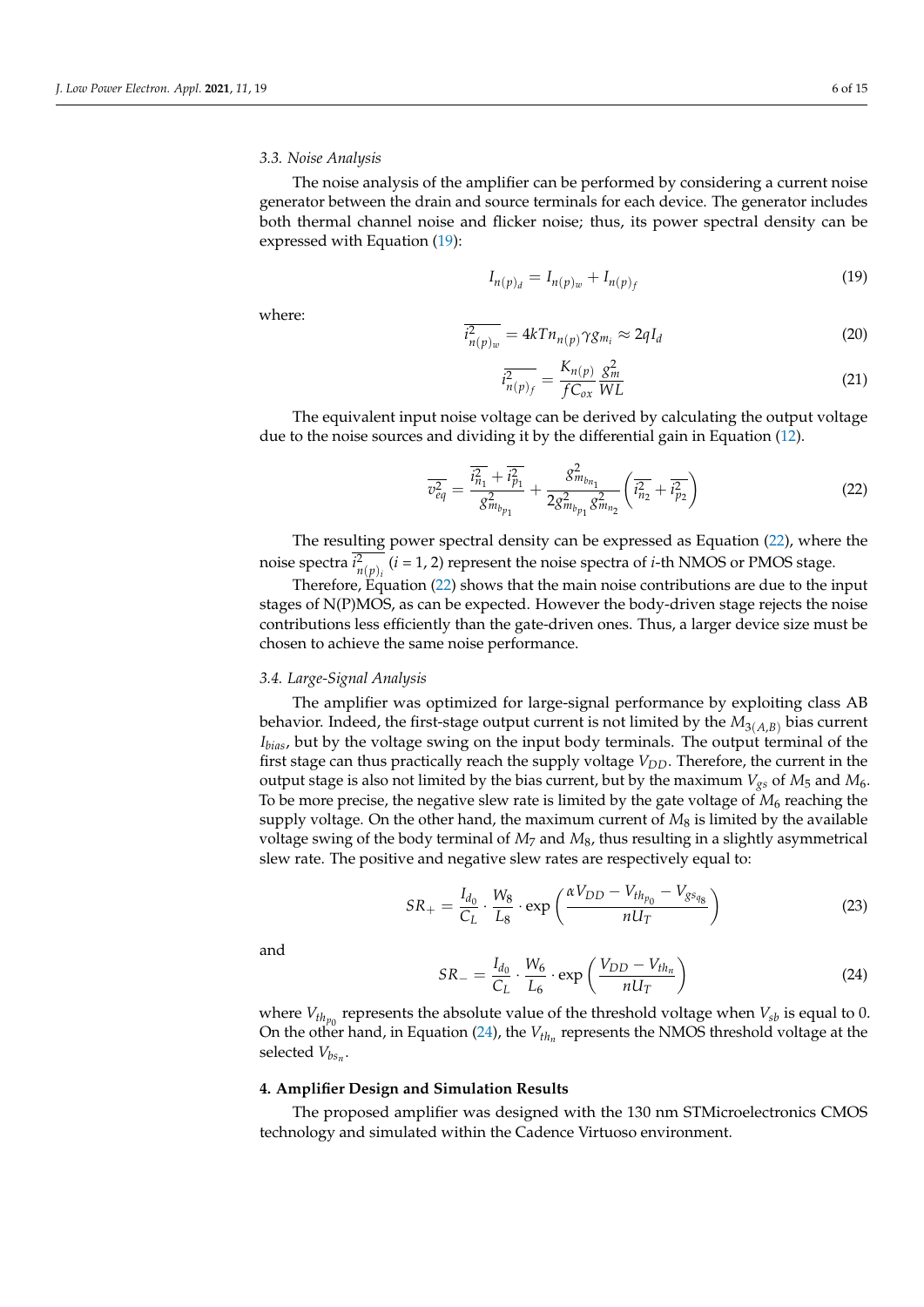## *4.1. Sizing*

To achieve the minimum power consumption with a supply voltage  $V_{dd}$ - $V_{ss}$  of only 0.3 V and  $|V_{th}| \approx 0.35$  V, all devices were biased in the sub-threshold region, and  $|V_{ds}|$  and |*Vgs*| were equal to 150 mV. A load capacitance *C<sup>L</sup>* of 40 pF was assumed in reference to a typical IoT sensor interface application [\[16](#page-13-17)[,40](#page-14-8)[–43\]](#page-14-9).

Large transistor widths and lengths were used to reduce the contributions of thermal and flicker noise, which represent a crucial issue in body-driven amplifiers [\[21,](#page-13-18)[39,](#page-14-7)[44\]](#page-14-10). In fact, larger devices have lower narrow- and short-channel effects, lower flicker noise, and larger body transconductance, which are useful for ULV and ULP applications. The bias current of the two symmetrical stages  $G_{M_A}$  and  $G_{M_B}$  was set to 13.1 nA as a tradeoff between noise and power consumption. The bias current of the second stage was set to about 95 nA as a tradeoff between slew rate, GBW, and phase margin for the assigned load capacitance. The sizing of the MOS transistors and their small-signal parameters are reported in Table [1.](#page-6-0)

|               | W[µm] | $L$  µm | $I_D$ [nA] | $g_m$ [nS] | $g_{mb}$ [nS] | $g_{ds}$ [nS] |
|---------------|-------|---------|------------|------------|---------------|---------------|
| $M_{1,2A(B)}$ | 15    |         | 13         | 396.3      | 65.38         | 2.13          |
| $M_{3,4A(B)}$ | 1.5   | 9.3     | 13         | 335.4      | 58.61         | 4.13          |
| $M_{5,6}$     | 12    | 9.3     | 95         | 2462       | 430.3         | 25.90         |
| $M_{7,8}$     | 120   |         | 95         | 2903       | 35.29         | 15.67         |

<span id="page-6-0"></span>**Table 1.** Transistor sizing and small-signal parameters of the proposed OTA.

## *4.2. Circuit Simulations*

The results of the open-loop AC simulations of the proposed OTA are reported in Figures [3](#page-6-1) and [4.](#page-7-0) In particular, Figure [3](#page-6-1) shows that the amplifier attains an overall DC gain and GBW of about 40 dB and 18.65 kHz, respectively, as expected from the model in Equations [\(12\)](#page-4-4) and [\(13\)](#page-4-3). Furthermore, as previously mentioned, the pole–zero doublets have a marginal effect on the amplifier frequency response. The positive zero  $g_{mn_2}/C_{gd_n}$ is at a much greater frequency than the poles  $p_1$  and  $p_2$ , and is therefore negligible. The phase margin (m $\varphi$ ) of the amplifier is set with the position of pole  $p_2$  with respect to the unity gain frequency: the transistor sizing reported in Table [1](#page-6-0) results in m $\varphi$  = 52°. Figure [4](#page-7-0) shows the CMRR of the amplifier, which resulted in about 67 dB.

<span id="page-6-1"></span>

**Figure 3.** Differential gain of the proposed OTA: magnitude (**a**) and phase (**b**).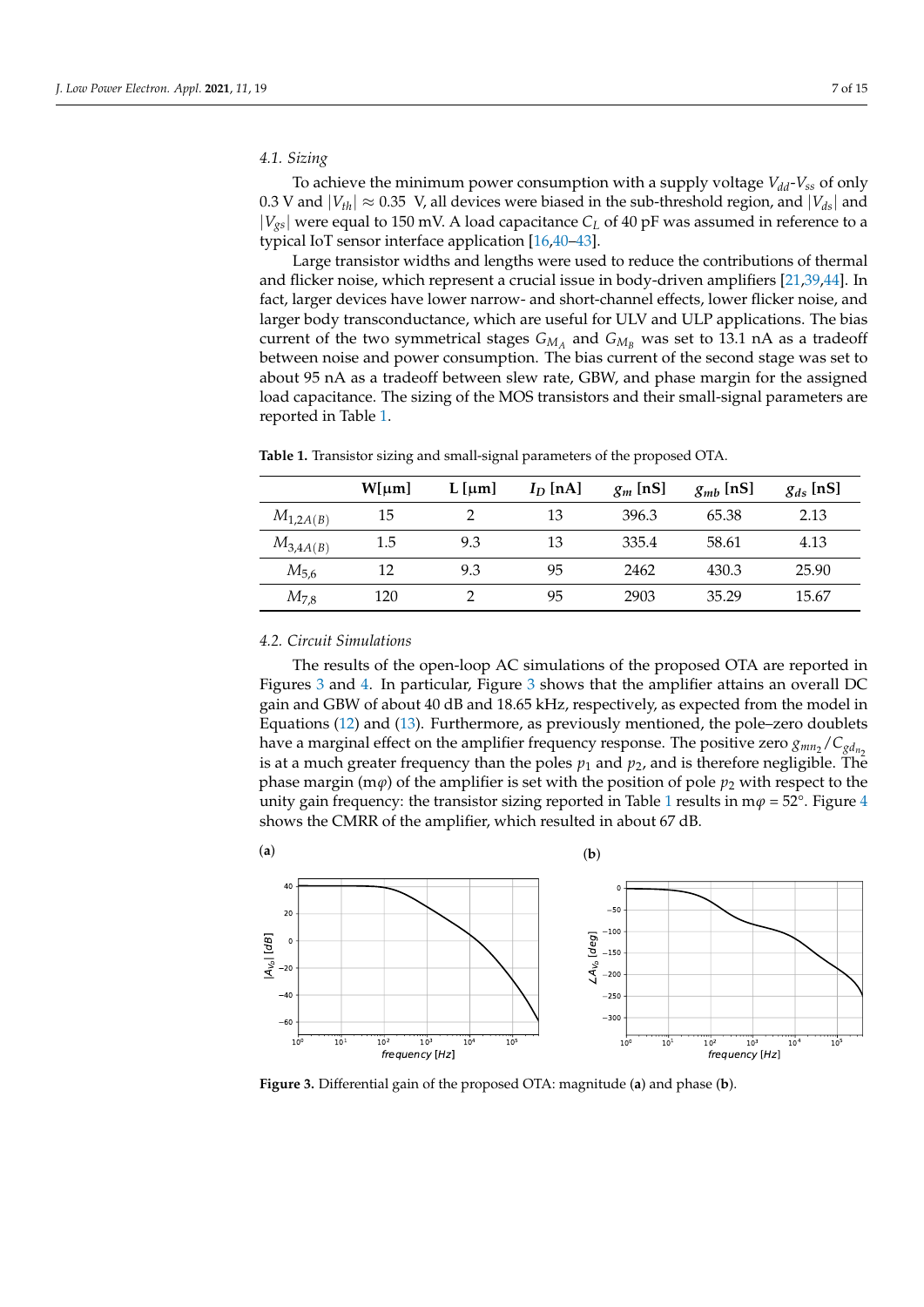<span id="page-7-0"></span>

**Figure 4.** CMRR of the proposed OTA.

The amplifier was then simulated in a non-inverting buffer configuration, as shown in Figure [5a](#page-7-1). The closed-loop frequency response of the OTA is depicted in Figure [5b](#page-7-1), whereas the DC transfer characteristics are shown in Figure [6a](#page-7-2), which highlights a railto-rail behavior. Figure [6b](#page-7-2) shows the dependence of the first-stage bias current when the amplifier is excited with a rail-to-rail signal. The positive and negative slew rates of the proposed amplifier were simulated with a full-swing input square wave. Figure [7a](#page-8-0) shows the time-domain response of the non-inverting buffer in the slew-rate test. The positive and negative slew rates are *SR*<sup>+</sup> = 10.83 V/ms and *SR*<sup>−</sup> = 32.37 V/ms, respectively, and are thus in good agreement with Equations [\(23\)](#page-5-4) and [\(24\)](#page-5-3). The simulation results validate the preliminary analysis. The total harmonic distortion (THD) was simulated for different values of the peak-to-peak amplitude of a sinusoidal wave as the input, and is plotted in Figure [7b](#page-8-0), which shows a THD lower than 1% for peak-to-peak amplitudes lower than about 230 mV. The plot of the power supply rejection ratio (PSRR) as a function of frequency is reported in Figure [8a](#page-8-1), which shows a PSRR of about 45 dB at low frequencies.

<span id="page-7-1"></span>

<span id="page-7-2"></span>**Figure 5.** Schematic of the unity gain non-inverting buffer (**a**) and closed-loop frequency response (**b**).



**Figure 6.** DC input–output transfer characteristics of the buffer (**a**) and quiescent current of the input stage as a function of the input common-mode voltage (**b**).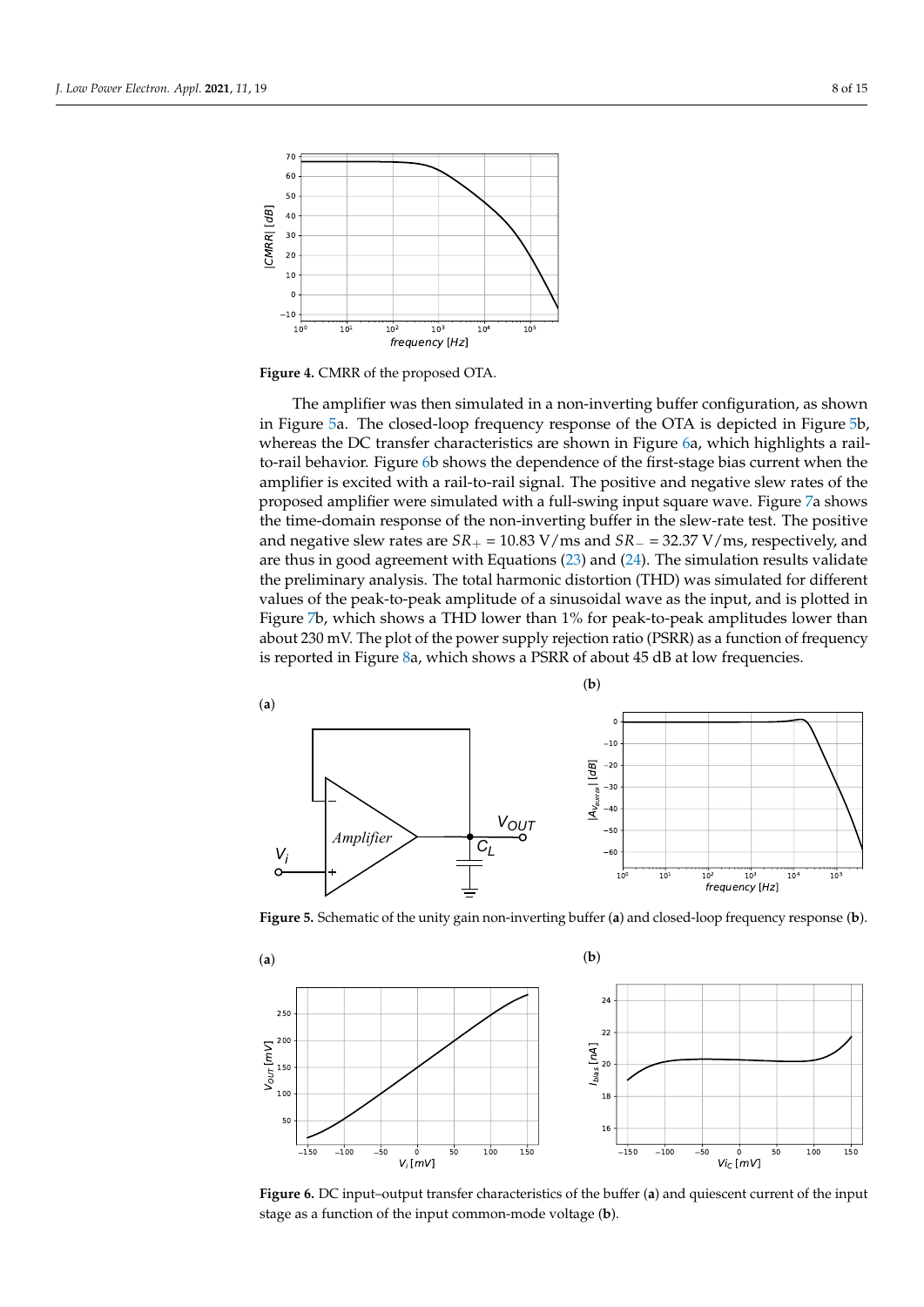<span id="page-8-0"></span>

**Figure 7.** Transient response to a full-swing square-wave input. (**a**) and the THD as a function of the peak-to-peak amplitude of the input voltage (**b**).

Figure [8b](#page-8-1) reports the input-referred noise plot of the proposed OTA, which shows a noise corner frequency of about 1 kHz and an input-referred noise at *fnc* of about 2.1 <sup>µ</sup>V/<sup>√</sup> *Hz*.

<span id="page-8-1"></span>

**Figure 8.** PSRR (**a**) and input-referred noise (**b**) of the proposed OTA.

#### *4.3. Robustness to Mismatch and PVT Variations*

The robustness of the amplifier to device mismatches was validated through Monte Carlo simulations, whose results are summarized in Table [2.](#page-9-0) The results are consistent with those of typical simulations. However, mismatches negatively affect the CMRR of the amplifier, as it strongly depends on the matching between two symmetrical paths. The Monte Carlo simulations still show a CMRR of about 52 dB, which is a good result considering the low supply voltage and the lack of tail generators. The amplifier area amounts to about 0.0036  $\mu$ m<sup>2</sup>, and it was estimated with the aid of Cadence Layout XL. Additionally, the amplifier performances were also validated using PVT variations. The amplifier shows a good stability with  $\pm 10\%$  supply voltage variations, as shown in Table [3.](#page-9-1)

It has to be pointed out that the proposed topology can work at higher supply voltages provided that the circuit is properly resized according to the main guidelines reported at the beginning of this section (e.g.,  $|V_{ds}|$  and  $|V_{gs}|$  are equal to half of  $|V_{dd}V_{ss}|$ ). As a confirmation, we successfully resized the circuit to operate at 0.4 V, thus obtaining an improvement of about 12 dB in the DC gain. If a supply voltage in the range of 0.6 V is available, the topology can still work, but in this case, it would be preferable to add cascode MOS devices in order to keep the devices in the sub-threshold and to achieve a much larger DC gain.

Table [4](#page-9-2) reports the performance of the OTA as a function of the operating temperature, showing that the amplifier is robust in a range of  $[-10, 80]$  °C, whereas at higher temperatures, the performances exhibit larger variations. However, if needed, the effects of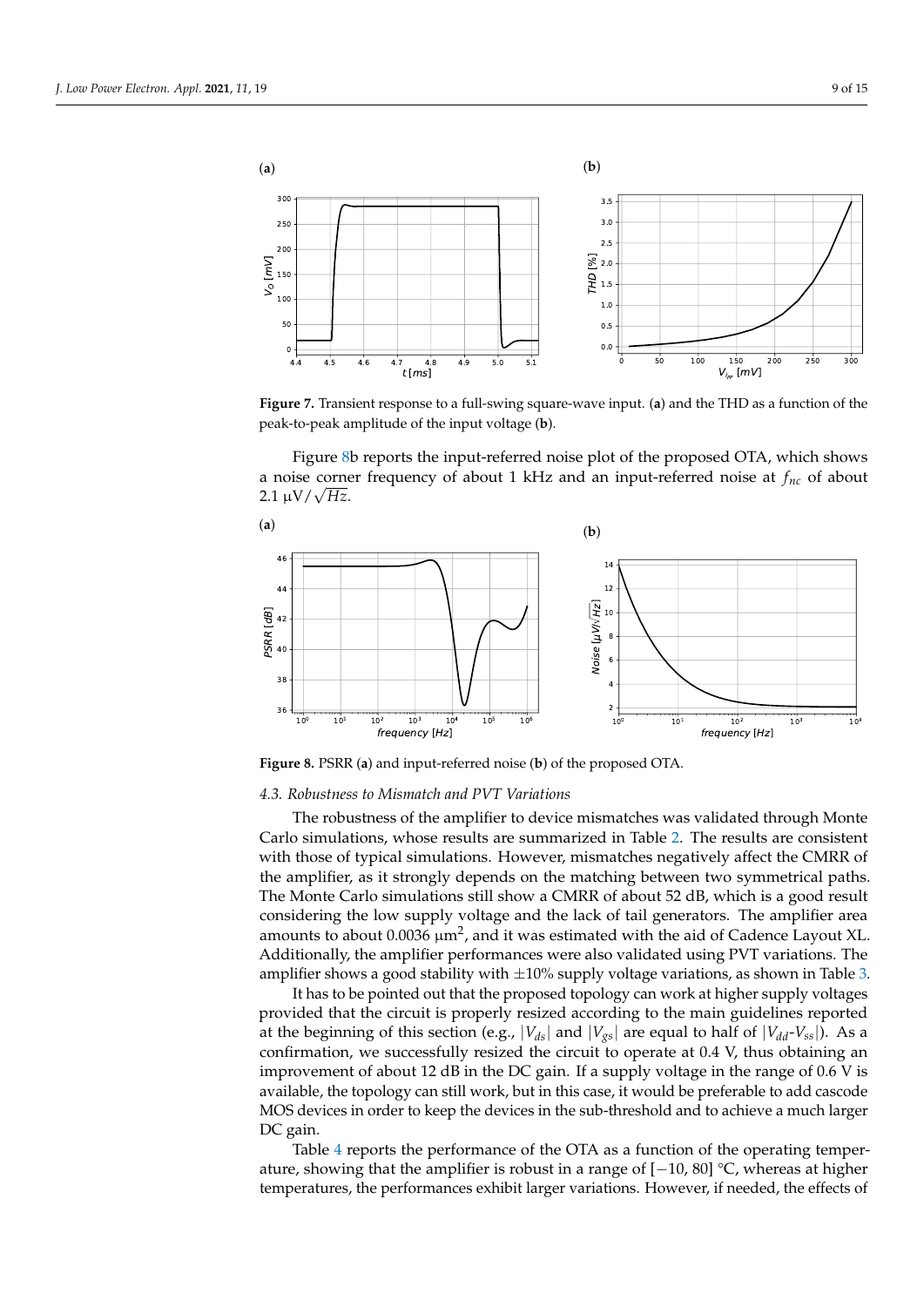temperature variations could be mitigated by exploiting PTAT (proportional to absolute temperature) current sources.

<span id="page-9-0"></span>**Table 2.** Results of mismatched Monte Carlo simulations.

| Output         | Offset<br>[mV] | Pd [nW] | SR <sub>v</sub><br>[V/ms] | $SR_m$<br>[V/ms] | $SR_{AVG}$<br>[V/ms] | Gain (1<br>$Hz)$ [dB] | $m\varphi$<br>[deg] | GBW<br>[kHz] | <b>CMRR</b><br>[dB] |
|----------------|----------------|---------|---------------------------|------------------|----------------------|-----------------------|---------------------|--------------|---------------------|
| Mean           | 0.072          | 73.3    | 10.82                     | 32.32            | 21.57                | 42.93                 | 52.12               | 18.6         | 51.77               |
| <b>Std Dev</b> | 4.614          | 7.16    |                           | 0.189            | 0.488                | 3.597                 | 3.156               | 2.187        | 5.64                |

**Table 3.** Amplifier performance vs. power supply voltage variations [±10%].

<span id="page-9-1"></span>

| $V_{dd}$ - $V_{ss}$<br>[mV]             | 270.0 | 276.0 | 282.0 | 288.0 | 294.0 | 300.0 | 306.0 | 312.0   | 318.0   | 324.0   | 330.0    |
|-----------------------------------------|-------|-------|-------|-------|-------|-------|-------|---------|---------|---------|----------|
| Pd [nW]                                 | 49.41 | 53.40 | 57.77 | 62.50 | 67.60 | 73.09 | 79.00 | 85.32   | 92.04   | 99.11   | 106.4    |
| $SR - \left[\frac{V}{ms}\right]$        | 19.10 | 21.44 | 23.90 | 26.54 | 29.37 | 32.37 | 35.48 | 38.69   | 41.92   | 45.17   | 48.28    |
| $SR_+$ $\left[\frac{V}{ms}\right]$      | 9.404 | 10.13 | 10.73 | 11.11 | 11.16 | 10.83 | 10.21 | 9.472   | 8.727   | 8.031   | 7.411    |
| $m\varphi$ [deg]                        | 71.30 | 65.64 | 61.04 | 57.57 | 54.63 | 51.93 | 49.38 | 46.99   | 44.80   | 43.86   | 42.32    |
| DC Gain<br>(dB)                         | 40.32 | 39.82 | 39.61 | 39.85 | 40.29 | 40.80 | 41.36 | 41.97   | 42.71   | 43.68   | 45.14    |
| <b>GBW</b><br>[kHz]                     | 8.908 | 10.73 | 12.96 | 15.02 | 16.87 | 18.65 | 20.41 | 22.16   | 23.82   | 25.27   | 26.29    |
| <b>CMRR</b><br>(dB)                     | 47.75 | 51.10 | 57.58 | 65.01 | 68.67 | 67.49 | 64.54 | 61.42   | 58.46   | 55.76   | 53.62    |
| Offset<br>[mV]                          | 3.834 | 2.049 | 1.090 | 0.62  | 0.36  | 0.17  | 0.006 | $-0.17$ | $-0.38$ | $-0.67$ | $-1.094$ |
| Noise<br>$\left[\mu V/\sqrt{Hz}\right]$ | 2.310 | 2.184 | 2.130 | 2.120 | 2.120 | 2.123 | 2.128 | 2.133   | 2.140   | 2.151   | 2.172    |

**Table 4.** Amplifier performance vs. temperature variations: [−10, 110] °C.

<span id="page-9-2"></span>

| Temperature<br>[°C]            | $-10.00$ | 0.000 | 10.00 | 20.00 | 30.00 | 40.00    | 50.00    | 60.00    | 70.00    | 80.00    | 90.00    | 100.0    | 110.0    |
|--------------------------------|----------|-------|-------|-------|-------|----------|----------|----------|----------|----------|----------|----------|----------|
| Offset<br>[mV]                 | 10.67    | 4.459 | 1.314 | 0.45  | 0.057 | $-0.472$ | $-1.896$ | $-5.711$ | $-12.00$ | $-19.81$ | $-28.76$ | $-38.95$ | $-50.75$ |
| Pd [nW]                        | 36.98    | 43.88 | 53.05 | 64.17 | 77.19 | 91.88    | 106.7    | 117.7    | 123.8    | 127.3    | 130.0    | 132.6    | 136.2    |
| DC Gain<br>[dB]                | 41.03    | 43.13 | 41.71 | 40.97 | 40.76 | 40.97    | 43.14    | 57.92    | 43.00    | 35.33    | 30.75    | 27.28    | 24.68    |
| <b>GBW</b><br>[kHz]            | 6.640    | 8.192 | 12.04 | 16.17 | 19.65 | 22.46    | 22.76    | 20.62    | 18.93    | 17.56    | 16.22    | 14.83    | 13.39    |
| $m\varphi$                     | 81.84    | 74.83 | 63.13 | 55.88 | 50.38 | 46.00    | 43.98    | 45.80    | 48.02    | 49.34    | 50.51    | 51.98    | 54.16    |
| <b>CMRR</b><br>[dB]            | 51.68    | 51.08 | 58.23 | 70.93 | 64.75 | 55.80    | 49.28    | 58.52    | 40.79    | 31.49    | 25.99    | 22.21    | 19.99    |
| $SR_p$<br>[V/ms]               | 10.50    | 11.78 | 12.27 | 11.78 | 10.32 | 8.551    | 6.996    | 5.802    | 5.001    | 4.525    | 4.211    | 3.960    | 3.735    |
| $SR_m$<br>[V/ms]               | 22.62    | 26.41 | 29.03 | 31.08 | 32.90 | 34.27    | 35.11    | 35.55    | 35.64    | 35.50    | 35.10    | 34.46    | 33.54    |
| $SR_{AVG}$<br>[V/ms]           | 16.56    | 19.10 | 20.65 | 21.43 | 21.61 | 21.41    | 21.05    | 20.68    | 20.32    | 20.01    | 19.66    | 19.21    | 18.64    |
| Noise $[\mu]$<br>$V/\sqrt{Hz}$ | 2.367    | 2.197 | 2.042 | 2.079 | 2.143 | 2.214    | 2.348    | 2.717    | 3.095    | 3.362    | 3.563    | 3.726    | 3.860    |

## *4.4. Results and Comparison with the Literature*

In Table [5,](#page-11-0) the proposed amplifier is compared to other ULV–ULP topologies from the literature. To fairly compare the performance of different designs, we considered the following well-known small-signal and large-signal FOMs:

<span id="page-9-3"></span>
$$
IFOM_S = \frac{GBW \cdot C_L}{I_{TOT}} \tag{25}
$$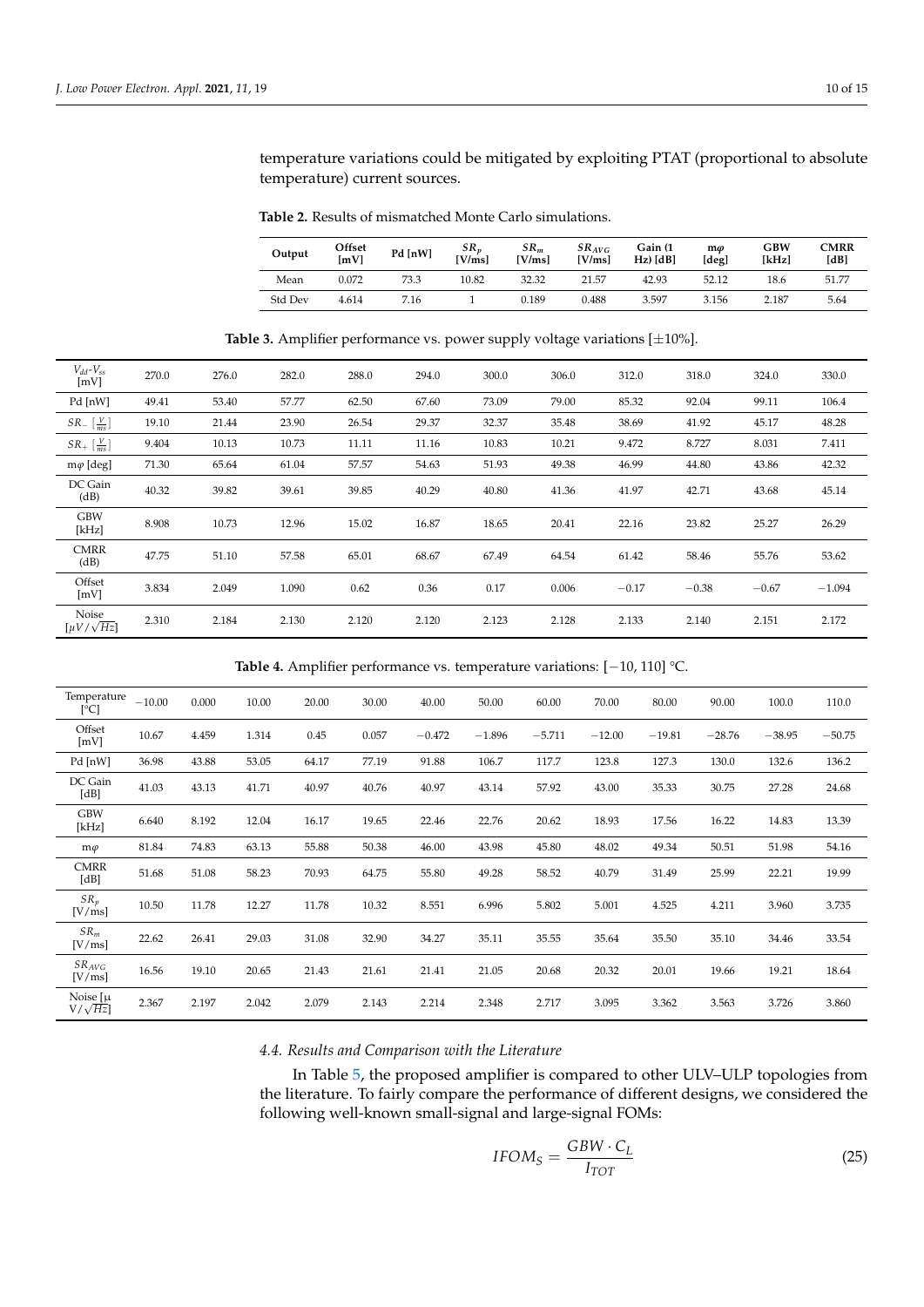$$
SR_{AVC} \cdot C_I
$$

<span id="page-10-1"></span>
$$
IFOM_L = \frac{SIR_{VG} - S_L}{I_{TOT}} \tag{26}
$$

<span id="page-10-0"></span>
$$
FOM_S = \frac{GBW \cdot C_L}{P_{DISS}} \tag{27}
$$

<span id="page-10-2"></span>
$$
FOM_L = \frac{SR_{AVG} \cdot C_L}{P_{DISS}} \tag{28}
$$

The small-signal FOMs [\(25\)](#page-9-3) and [\(27\)](#page-10-0) measure the efficiency of the OTA in providing high-frequency performance, since they measure the gain–bandwidth product, which is normalized to the load capacitance, for a given power consumption. In particular, both the total DC current and power consumption are taken into account. This also allows the comparison of the effects of different supply voltages. Analogously, the FOMs [\(26\)](#page-10-1) and [\(28\)](#page-10-2) measure the efficiency for large-signal behavior, since they measure the slew rate, which is normalized to the load capacitance, for a given power or current consumption. This is particularly significant for class AB amplifiers, where the large-signal performance is often the most significant one. As in the literature, the average slew rate is considered; however, for practical applications, the parameter of interest is the worst-case slew rate; thus, the FOMs [\(29\)](#page-10-3) and [\(30\)](#page-10-4) were also considered:

<span id="page-10-3"></span>
$$
IFOM_{L_{WC}} = \frac{SR_{WC} \cdot C_L}{I_{TOT}} \tag{29}
$$

<span id="page-10-4"></span>
$$
FOM_{L_{WC}} = \frac{SR_{WC} \cdot C_L}{P_{DISS}} \tag{30}
$$

In the cases where the OTA presents an asymmetric slew rate, both kinds of largesignal FOMs could be of interest.

The comparison in Table [5](#page-11-0) shows that the proposed amplifier provides a trade-off between small-signal and large-signal FOMs in the state of the art. The OTAs in [\[28,](#page-13-19)[36,](#page-14-4)[44\]](#page-14-10) present higher values for the small-signal FOMs; however, their large-signal performance is not optimized. The authors of [\[44\]](#page-14-10) also used a higher supply voltage; nevertheless, their *FOM<sup>S</sup>* in Equation [\(27\)](#page-10-0) was lower than the OTA in this work. The topology in [\[28\]](#page-13-19) is made up of an Arbel-like body-driven pseudo-differential input stage followed by a dual-path differential-to-single-ended converter with gain, and the resulting OTA is compensated by a Miller capacitance. The OTA presented in this paper has a common-mode cancelling bodydriven input stage with a body-diode load, which produces a high-frequency pole, followed by a differential-to-single-ended converter, without the need for Miller compensation, as the OTA is output-compensated. The proposed design exhibits a much better slew rate and, consequently, large-signal FOM performance than those in [\[28\]](#page-13-19). The amplifier in [\[35\]](#page-14-3) presents a higher value for the large-signal FOMs due to its class-AB approach, even if the worst-case SR is much lower than the average value. On the other hand, the amplifier in [\[38\]](#page-14-6) presents good values for this latter FOM. Both of these amplifiers are, however, optimized for the large-signal behavior, providing lower values than the proposed ones for the small-signal FOMs.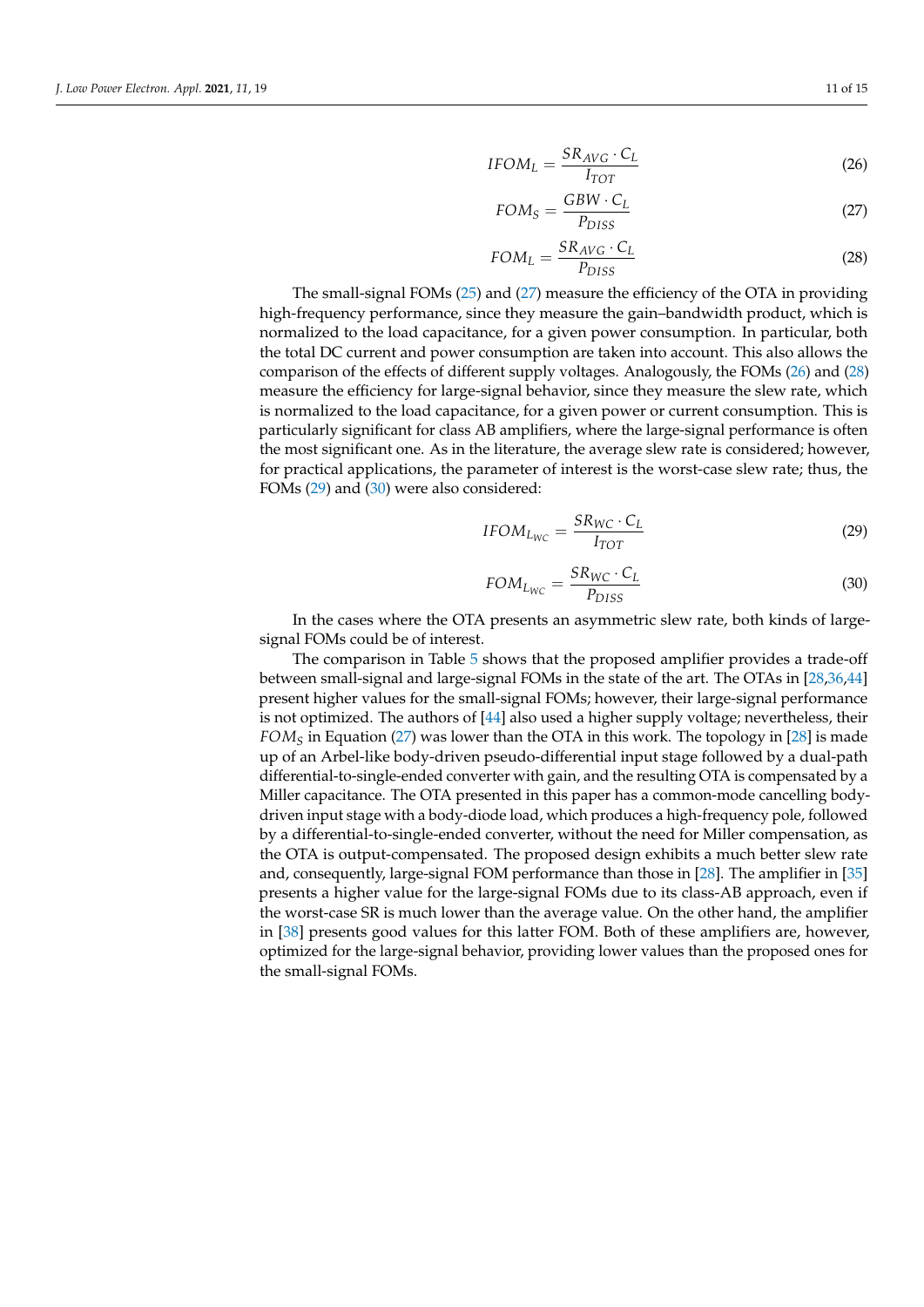**This Work <sup>a</sup>**

**[\[28\]](#page-13-20) a**

**[\[39\]](#page-14-11)**

**<sup>b</sup> [\[29\]](#page-14-12) a**

|                     | Table 5. Comparison with the state of the art. |                     |                     |                          |                     |                     |                          |                     |                     |
|---------------------|------------------------------------------------|---------------------|---------------------|--------------------------|---------------------|---------------------|--------------------------|---------------------|---------------------|
| $[36]$ <sup>b</sup> | $[35]$ <sup>b</sup>                            | $[44]$ <sup>a</sup> | $[31]$ <sup>b</sup> | $[30]$ <sup>a</sup>      | $[38]$ <sup>b</sup> | $[45]$ <sup>b</sup> | $[32]$ <sup>b</sup>      | $[46]$ <sup>b</sup> | $[34]$ <sup>b</sup> |
| 2020                | 2020                                           | 2020                | 2019                | 2018                     | 2018                | 2015                | 2014                     | 2014                | 2014                |
| 0.18                | 0.18                                           | 0.18                | 0.13                | 0.065                    | 0.18                | 0.065               | 0.13                     | 0.18                | 0.13                |
| 0.3                 | 0.3                                            | 0.5                 | 0.3                 | 0.3                      | 0.3                 | 0.35                | 0.25                     | 0.5                 | 0.25                |
| 0.6                 | 0.6                                            | 1.19                | 0.86                | $\overline{\phantom{a}}$ | 0.6                 | 1.16                | 1.16                     | 1.29                | 1.16                |
| 30                  | 98.1                                           | 69.5                | 49.8                | 60                       | 65.8                | 43                  | $\overline{\phantom{0}}$ | 70                  | 60                  |
| 150                 | 30                                             | 15                  | $\overline{2}$      | 5                        | 20                  | 3                   | 20                       | 30                  | 15                  |
| 0.25                | 3.1                                            | 36                  | 9100                | 70                       | 2.78                | 3600                | $\overline{\phantom{a}}$ | 18                  | 1.88                |
| 90                  | 54                                             | 65                  | 76                  | 53                       | 61                  | 56                  |                          | 55                  | 52.5                |

<span id="page-11-0"></span>

| Year                                                                                                   | 2021      | 2021      | 2020      | 2020                     | 2020                     | 2020      | 2020      | 2019                        | 2018                     | 2018           | 2015           | 2014                     | 2014           | 2014                     |
|--------------------------------------------------------------------------------------------------------|-----------|-----------|-----------|--------------------------|--------------------------|-----------|-----------|-----------------------------|--------------------------|----------------|----------------|--------------------------|----------------|--------------------------|
| Technology [µm]                                                                                        | 0.13      | 0.13      | 0.18      | 180                      | 0.18                     | 0.18      | 0.18      | 0.13                        | 0.065                    | 0.18           | 0.065          | 0.13                     | 0.18           | 0.13                     |
| $V_{DD}$ [V]                                                                                           | 0.3       | 0.3       | 0.3       | 0.3                      | 0.3                      | 0.3       | 0.5       | 0.3                         | 0.3                      | 0.3            | 0.35           | 0.25                     | 0.5            | 0.25                     |
| $V_{DD}/V_{TH}$ $[V]$                                                                                  | 0.86      | 0.86      | 0.6       | 0.6                      | 0.6                      | 0.6       | 1.19      | 0.86                        | $\overline{\phantom{a}}$ | 0.6            | 1.16           | 1.16                     | 1.29           | 1.16                     |
| $DC_{gain}$ [dB]                                                                                       | 40.80     | 64.6      | 64.7      | 39                       | 30                       | 98.1      | 69.5      | 49.8                        | $60\,$                   | 65.8           | 43             |                          | 70             | 60                       |
| $C_L[pF]$                                                                                              | 40        | 50        | $30\,$    | 10                       | 150                      | 30        | 15        | 2                           | $5\overline{)}$          | 20             | $\mathfrak{Z}$ | 20                       | 30             | 15                       |
| GBW [kHz]                                                                                              | 18.65     | 3.58      | 2.96      | 0.9                      | 0.25                     | 3.1       | 36        | 9100                        | 70                       | 2.78           | 3600           |                          | 18             | 1.88                     |
| $m\varphi$ [deg]                                                                                       | 51.93     | 53.76     | 52        | 90                       | 90                       | 54        | 65        | 76                          | 53                       | 61             | 56             | $\sim$                   | 55             | 52.5                     |
| $SR_{+}$ $\left[\frac{V}{ms}\right]$                                                                   | 10.83     | 1.7       | 1.9       | $\overline{\phantom{a}}$ | 0.068                    | 14        | 9.7       | $\overline{\phantom{a}}$    | 25                       | 6.44           | 5600           |                          | $\mathfrak{Z}$ | 0.64                     |
| $SR_{-}$ $\left[\frac{V}{ms}\right]$                                                                   | 32.37     | 0.15      | 6.4       | $\overline{\phantom{a}}$ | 0.101                    | 4.2       | 9.7       |                             | 25                       | 7.8            | 5600           |                          | 3              | 0.77                     |
| $SR_{avg}$ $\left[\frac{V}{ms}\right]$                                                                 | 21.60     | 0.93      | 4.15      | $\tilde{\phantom{a}}$    | 0.085                    | 9.1       | 9.7       | 3.8                         | 25                       | 7.12           | 5600           | 94.60                    | $\mathfrak{Z}$ | 0.71                     |
| $THD$ [%]                                                                                              | 1.4       | 0.84      | 1         | 1                        | 2                        | 0.49      | 0.27      |                             | $\overline{\phantom{a}}$ | $\overline{1}$ | $\sim$         | 0.53                     | $\sim$         | $0.2\,$                  |
| % of input swing                                                                                       | 80        | 100       | 85        | 23                       | 90                       | 83.33     | 80        | $\overline{\phantom{a}}$    | $\overline{\phantom{a}}$ | 93.33          | $\sim$         | 40                       | $\sim$         | 60                       |
| $CMRR$ [dB]                                                                                            | 67.49     | 61        | 110       | $30\,$                   | 41                       | 60        | 90        | $\overline{\phantom{0}}$    | 126                      | 72             | 46             |                          |                |                          |
| $PSRR$ [dB] $c$                                                                                        | 45        | 26/28     | 56        | 33                       | 30                       | 61        | 81/99     | $\mathcal{L}_{\mathcal{A}}$ | 90/91                    | 62             | 35             |                          | $\sim$         | $\overline{\phantom{a}}$ |
| spot – noise $\left[\frac{\mu V}{\sqrt{Hz}}\right]$                                                    | 2.12      | 2.69      | 1.6       | 0.81                     | $\overline{\phantom{a}}$ | 1.8       | 0.91      | 0.035                       | 2.82                     | 1.85           | 0.93           | 7.07                     | 0.31           | 3.3                      |
| @freq                                                                                                  | 1000      | 100       | $\sim$    | 1000                     | $\overline{a}$           | $\sim$    | 1000      | 100,000                     | 1000                     | 36             | $\sim$         | 200                      | 1000           | 100                      |
| Power [nW]                                                                                             | 73        | 11.4      | 12.6      | 0.6                      | 2.4                      | 13        | 60        | 1800                        | 51                       | 15.4           | 17,000         | 10                       | 75             | 18                       |
| Mode                                                                                                   | <b>BD</b> | <b>BD</b> | <b>BD</b> | GD                       | <b>DIGITAL</b>           | <b>BD</b> | <b>BD</b> | GD                          | <b>BD</b>                | <b>BD</b>      | <b>BD</b>      | <b>BD</b>                | GD             | <b>BD</b>                |
| IFOM <sub>S</sub> $\left[\frac{MHz \cdot pF}{mA}\right]$                                               | 3061      | 4711      | 2114      | 4500                     | 4680                     | 2148      | 4500      | 3033                        | 2058                     | 1083           | 223            | $\overline{\phantom{a}}$ | 3600           | 392                      |
| IFOM <sub>L</sub> $\left[\frac{V\cdot pF}{\mu s\cdot mA}\right]$                                       | 3057      | 1224      | 2964      | $\overline{\phantom{a}}$ | 1590                     | 6300      | 1213      | 1400                        | 735                      | 2790           | 346            | $\overline{\phantom{0}}$ | 680            | 146                      |
| $FOM_S\left[\frac{MHz\cdot pF}{mW}\right]$                                                             | 10,200    | 15,702    | 7047      | 15,000                   | 15,600                   | 7154      | 9000      | 10,111                      | 6862                     | 3610           | 635            | $\tilde{\phantom{a}}$    | 7200           | 1568                     |
| $FOM_L\left[\frac{V\cdot pF}{\mu s\cdot mW}\right]$                                                    | 11,820    | 4079      | 9880      |                          | 5300                     | 21,000    | 2425      | 4666                        | 2450                     | 9247           | 988            |                          | 1200           | 587                      |
| $\textit{IFOM}_\textit{LWC}$ $[\frac{\textit{V} \cdot \textit{pF}}{\textit{\mu s} \cdot \textit{mA}}]$ | 1589      | 197       | 1357      | $\overline{\phantom{a}}$ | 1275                     | 1890      | 1212      | $\overline{\phantom{a}}$    | 735                      | 2509           | 345.8          | $\overline{\phantom{a}}$ | 600            | 146                      |
| $FOM_{L_{WC}}\ [\frac{V\cdot pF}{\mu s\cdot mW}]$                                                      | 5926      | 658       | 4524      | $\overline{\phantom{a}}$ | 4250                     | 6300      | 2425      | $\overline{\phantom{a}}$    | 2450                     | 8364           | 988            |                          | 1200           | 583                      |
| Area [mm <sup>2</sup> ]                                                                                | 0.0036    | 0.0064    | 0.0085    | 0.00047                  | 0.000982                 | 0.0098    | 0.0034    | $\overline{a}$              | 0.003                    | 0.0082         | 0.0050         | 0.053                    | 0.057          | 0.083                    |

<sup>a</sup> Simulated. <sup>b</sup> Measured. <sup>c</sup> *PSRR*+/*PSRR*<sup>−</sup> [dB].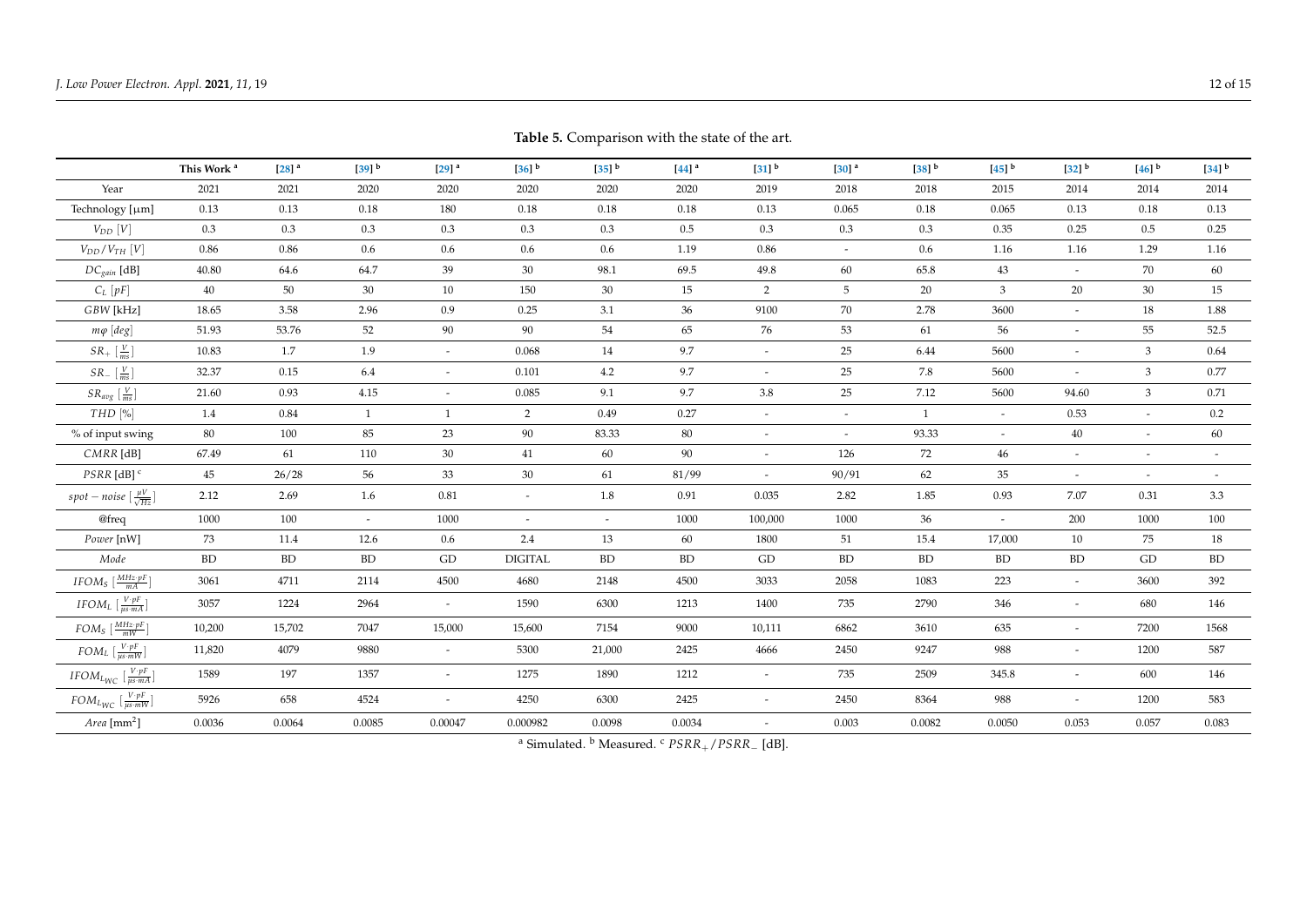## <span id="page-12-0"></span>**5. Conclusions**

In this paper, we proposed an ultra-low-voltage amplifier that operates at a supply voltage of 0.3 V and attains good Figures of Merit for both small-signal and large-signal behaviors. The amplifier exploits a pseudo-differential body-driven fully differential input stage and a gate-driven second stage, which performs differential-to-single-ended conversion. This provides a rail-to-rail input common-mode signal swing, large DC gain and CMRR, and good frequency performance. In particular, the amplifier does not present high-impedance internal nodes thanks to the body-diode active loads; thus, it does not require Miller compensation. The gate terminals are used for biasing, thus achieving robustness against PVT variations.

The comparison against the state of the art of ULV OTAs has shown how the proposed topology optimizes the trade-off between small-signal and large-signal performance, and achieves very good values for all of the considered FOMs.

On the other hand, the proposed architecture presents limitations in terms of noise performance, exhibits an input impedance that is not purely capacitive, and shows a CMRR that is strongly dependent on mismatch variations. Another limitation is due to the body-driven current mirror load of the second stage, which causes an asymmetric slew rate. Nevertheless, these drawbacks are common to many ULV and ULP OTAs, in which a trade-off between many requirements has to be pursued.

It also has to be pointed out that, even if we presented results referring to a 130 nm CMOS process, the proposed topology can be implemented in even more advanced CMOS technology nodes, provided that the design guidelines outlined in the manuscript are properly followed. In particular, if a fully depleted silicon-on-insulator (FDSOI) CMOS process is available, the implementation of the proposed OTA (as well as of all body-driven OTAs) results in an input impedance similar to those of gate-driven circuits, and this is an interesting advantage over implementations based on conventional bulk CMOS processes, especially if switched applications are targeted.

**Author Contributions:** Conceptualization, R.D.S. and G.S.; methodology, F.C., R.D.S., P.M. and G.S.; software, R.D.S.; validation, F.C., R.D.S., P.M. and A.T.; formal analysis, F.C.; investigation, F.C., R.D.S. and G.S.; resources, A.T.; writing—original draft preparation, R.D.S.; writing—review and editing, F.C., P.M., G.S. and A.T.; supervision, G.S.; funding acquisition, A.T. All authors have read and agreed to the published version of the manuscript.

**Funding:** This research received no external funding.

**Conflicts of Interest:** The authors declare no conflict of interest.

#### **Abbreviations**

The following abbreviations are used in this manuscript:

| ВD   | Body-Driven                              |
|------|------------------------------------------|
| CMFB | Common-Mode Feedback                     |
| CMRR | Common-Mode Rejection Ratio              |
| GD   | Gate-Driven                              |
| FOM  | Figure of Merit                          |
| ICMR | Input Common-Mode Range                  |
| IоT  | Internet of Things                       |
| ОТА  | Operational Transconductance Amplifier   |
| PSRR | Power Supply Rejection Ratio             |
| PTAT | Proportional to Absolute Temperature     |
| PVT  | Process, Supply Voltage, and Temperature |
| THD  | <b>Total Harmonic Distortion</b>         |
| ULV  | Ultra-Low Voltage                        |
| ULP  | Ultra-Low Power                          |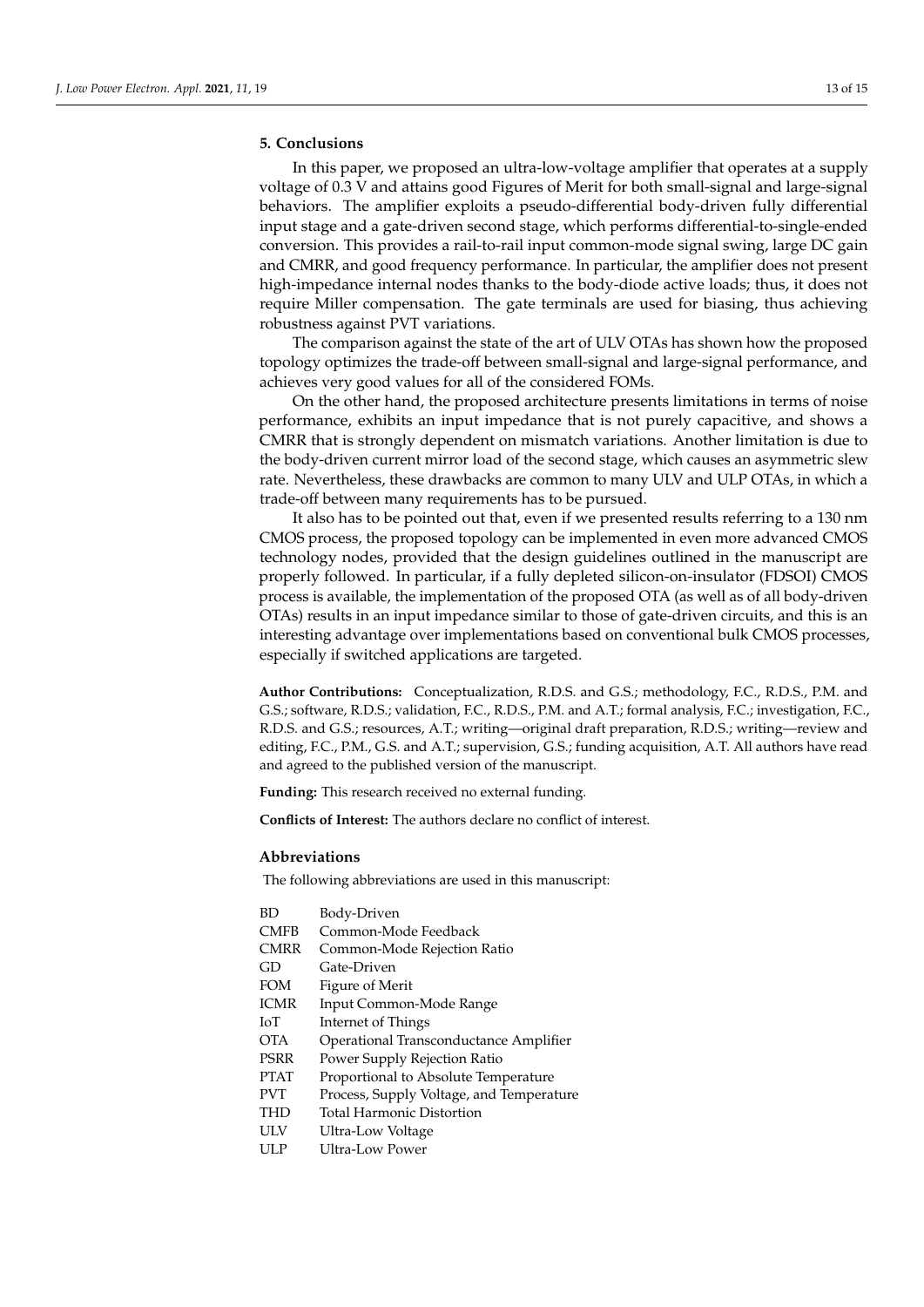## **References**

- <span id="page-13-0"></span>1. Alioto, M. *Enabling the Internet of Things—from Integrated Circuits to Integrated Systems*; Springer: Berlin/Heidelberg, Germany, 2017.
- <span id="page-13-4"></span>2. Toledo, P.; Rubino, R.; Musolino, F.; Crovetti, P. Re-Thinking Analog Integrated Circuits in Digital Terms: A New Design Concept for the IoT Era. *IEEE Trans. Circuits Syst. II Express Briefs* **2021**, *68*, 816–822.
- <span id="page-13-5"></span>3. Aiello, O.; Crovetti, P.; Alioto, M. Ultra-Low Power and Minimal Design Effort Interfaces for the Internet of Things: Invited paper. In Proceedings of the 2019 IEEE International Circuits and Systems Symposium (ICSyS), Kuantan, Malaysia, 18–19 September 2019; pp. 1–4.
- <span id="page-13-1"></span>4. Harpe, P.; Gao, H.; Dommele, R.V.; Cantatore, E.; van Roermund, A.H.M. A 0.20 mm<sup>2</sup> 3 nW Signal Acquisition IC for Miniature Sensor Nodes in 65 nm CMOS. *IEEE J. Solid State Circuits* **2016**, *51*, 240–248. [\[CrossRef\]](http://doi.org/10.1109/JSSC.2015.2487270)
- <span id="page-13-2"></span>5. Avoli, M.; Centurelli, F.; Monsurrò, P.; Scotti, G.; Trifiletti, A. Low power DDA-based instrumentation amplifier for neural recording applications in 65 nm CMOS. *AEU Int. J. Electron. Commun.* **2018**, *92*, 30–35. [\[CrossRef\]](http://dx.doi.org/10.1016/j.aeue.2018.05.014)
- <span id="page-13-6"></span>6. Lee, J.; Johnson, M.; Kipke, D. A Tunable Biquad Switched-Capacitor Amplifier-Filter for Neural Recording. *Biomed. Circuits Syst. IEEE Trans.* **2010**, *4*, 295–300. [\[CrossRef\]](http://dx.doi.org/10.1109/TBCAS.2010.2066272) [\[PubMed\]](http://www.ncbi.nlm.nih.gov/pubmed/23853375)
- <span id="page-13-7"></span>7. Della Sala, R.; Monsurrò, P.; Scotti, G.; Trifiletti, A. Area-Efficient Low-Power Bandpass Gm-C Filter for Epileptic Seizure Detection in 130 nm CMOS. In Proceedings of the 2019 26th IEEE International Conference on Electronics, Circuits and Systems (ICECS), Genoa, Italy, 27–29 November 2019; pp. 298–301.
- <span id="page-13-3"></span>8. Liu, Z.; Tan, Y.; Li, H.; Jiang, H.; Liu, J.; Liao, H. A 0.5-V 3.69-nW Complementary Source-Follower-C Based Low-Pass Filter for Wearable Biomedical Applications. *IEEE Trans. Circuits Syst. I Regul. Pap.* **2020**, *67*, 4370–4381. [\[CrossRef\]](http://dx.doi.org/10.1109/TCSI.2020.2995351)
- <span id="page-13-8"></span>9. Grasso, A.D.; Pennisi, S. Ultra-Low Power Amplifiers for IoT Nodes. In Proceedings of the 2018 25th IEEE International Conference on Electronics, Circuits and Systems (ICECS), Bordeaux, France, 9–12 December 2018; pp. 497–500.
- <span id="page-13-9"></span>10. Stockstad, T.; Yoshizawa, H. A 0.9-V 0.5-/spl mu/A rail-to-rail CMOS operational amplifier. *IEEE J. Solid State Circuits* **2002**, *37*, 286–292. [\[CrossRef\]](http://dx.doi.org/10.1109/4.987079)
- <span id="page-13-10"></span>11. Ferreira, L.H.C.; Pimenta, T.C.; Moreno, R.L. An Ultra-Low-Voltage Ultra-Low-Power CMOS Miller OTA With Rail-to-Rail Input/Output Swing. *IEEE Trans. Circuits Syst. II Express Briefs* **2007**, *54*, 843–847. [\[CrossRef\]](http://dx.doi.org/10.1109/TCSII.2007.902216)
- 12. Yang, Y.; Li, Y.; Zhu, Z. A 0.8 V bulk-driven rail-to-rail operational amplifier. *J. Circuits Syst.* **2009**, *29*, 439–443.
- 13. Raikos, G.; Vlassis, S. 0.8 V bulk-driven operational amplifier. *Analog. Integr. Circuits Signal Process.* **2010**, *63*, 425–432. [\[CrossRef\]](http://dx.doi.org/10.1007/s10470-009-9425-4)
- <span id="page-13-11"></span>14. Pan, S.; Chuang, C.; Yang, C.; Lai, Y. A novel OTA with dual bulk-driven input stage. In Proceedings of the 2009 IEEE International Symposium on Circuits and Systems, Taiwan, China, 24–27 May 2009; pp. 2721–2724.
- <span id="page-13-12"></span>15. Centurelli, F.; Monsurrò, P.; Parisi, G.; Tommasino, P.; Trifiletti, A. A Topology of Fully Differential Class-AB Symmetrical OTA With Improved CMRR. *IEEE Trans. Circuits Syst. II Express Briefs* **2018**, *65*, 1504–1508. [\[CrossRef\]](http://dx.doi.org/10.1109/TCSII.2017.2742240)
- <span id="page-13-17"></span>16. Ng, K.A.; Xu, Y.P. A Low-Power, High CMRR Neural Amplifier System Employing CMOS Inverter-Based OTAs With CMFB Through Supply Rails. *IEEE J. Solid State Circuits* **2016**, *51*, 724–737.
- 17. Castaño, F.; Torelli, G.; Pérez-Aloe, R.; Carrillo, J.M. Low-voltage rail-to-rail bulk-driven CMFB network with improved gain and bandwidth. In Proceedings of the 2010 17th IEEE International Conference on Electronics, Circuits and Systems, Athens, Greece, 12–15 December 2010; pp. 207–210.
- <span id="page-13-20"></span>18. Kumngern, M.; Khateb, F.; Kulej, T. 0.5 V bulk-driven CMOS fully differential current feedback operational amplifier. *IET Circuits Devices Syst.* **2019**, *13*, 314–320. [\[CrossRef\]](http://dx.doi.org/10.1049/iet-cds.2018.5301)
- <span id="page-13-13"></span>19. Centurelli, F.; Monsurrò, P.; Trifiletti, A. Comparative performance analysis and complementary triode based CMFB circuits for fully differential class AB symmetrical OTAs with low power consumption. *Int. J. Circuit Theory Appl.* **2016**, *44*, 1039–1054. [\[CrossRef\]](http://dx.doi.org/10.1002/cta.2123)
- <span id="page-13-14"></span>20. Grasso, A.D.; Marano, D.; Palumbo, G.; Pennisi, S. Design Methodology of Subthreshold Three-Stage CMOS OTAs Suitable for Ultra-Low-Power Low-Area and High Driving Capability. *IEEE Trans. Circuits Syst. I Regul. Pap.* **2015**, *62*, 1453–1462. [\[CrossRef\]](http://dx.doi.org/10.1109/TCSI.2015.2411796)
- <span id="page-13-18"></span>21. Zuo, L.; Islam, S.K. Low-Voltage Bulk-Driven Operational Amplifier With Improved Transconductance. *IEEE Trans. Circuits Syst. I Regul. Pap.* **2013**, *60*, 2084–2091. [\[CrossRef\]](http://dx.doi.org/10.1109/TCSI.2013.2239161)
- 22. Cabrera-Bernal, E.; Pennisi, S.; Grasso, A.D.; Torralba, A.; Carvajal, R.G. 0.7-V Three-Stage Class-AB CMOS Operational Transconductance Amplifier. *IEEE Trans. Circuits Syst. I Regul. Pap.* **2016**, *63*, 1807–1815. [\[CrossRef\]](http://dx.doi.org/10.1109/TCSI.2016.2597440)
- 23. Cellucci, D.; Centurelli, F.; Di Stefano, V.; Monsurrò, P.; Pennisi, S.; Scotti, G.; Trifiletti, A. 0.6-V CMOS cascode OTA with complementary gate-driven gain-boosting and forward body bias. *Int. J. Circuit Theory Appl.* **2020**, *48*, 15–27. [\[CrossRef\]](http://dx.doi.org/10.1002/cta.2703)
- <span id="page-13-15"></span>24. Khade, A.S.; Musale, S.; Suryawanshi, R.; Vyas, V. A DTMOS-based power efficient recycling folded cascode operational transconductance amplifier. *Analog. Integr. Circuits Signal Process.* **2021**, *107*, 227–238. [\[CrossRef\]](http://dx.doi.org/10.1007/s10470-021-01809-y)
- <span id="page-13-16"></span>25. Manfredini, G.; Catania, A.; Benvenuti, L.; Cicalini, M.; Piotto, M.; Bruschi, P. Ultra-Low-Voltage Inverter-Based Amplifier with Novel Common-Mode Stabilization Loop. *Electronics* **2020**, *9*, 1019. [\[CrossRef\]](http://dx.doi.org/10.3390/electronics9061019)
- 26. Baghtash, H.F. A 0.4 V, body-driven, fully differential, tail-less OTA based on current push-pull. *Microelectron. J.* **2020**, *99*, 104768. [\[CrossRef\]](http://dx.doi.org/10.1016/j.mejo.2020.104768)
- 27. Richelli, A.; Colalongo, L.; Kovacs-Vajna, Z.; Calvetti, G.; Ferrari, D.; Finanzini, M.; Pinetti, S.; Prevosti, E.; Savoldelli, J.; Scarlassara, S. A Survey of Low Voltage and Low Power Amplifier Topologies. *J. Low Power Electron. Appl.* **2018**, *8*, 22. [\[CrossRef\]](http://dx.doi.org/10.3390/jlpea8030022)
- <span id="page-13-19"></span>28. Centurelli, F.; Della Sala, R.; Scotti, G.; Trifiletti, A. A 0.3 V, Rail-to-Rail, Ultralow-Power, Non-Tailed, Body-Driven, Sub-Threshold Amplifier. *Appl. Sci.* **2021**, *11*, 2528. [\[CrossRef\]](http://dx.doi.org/10.3390/app11062528)